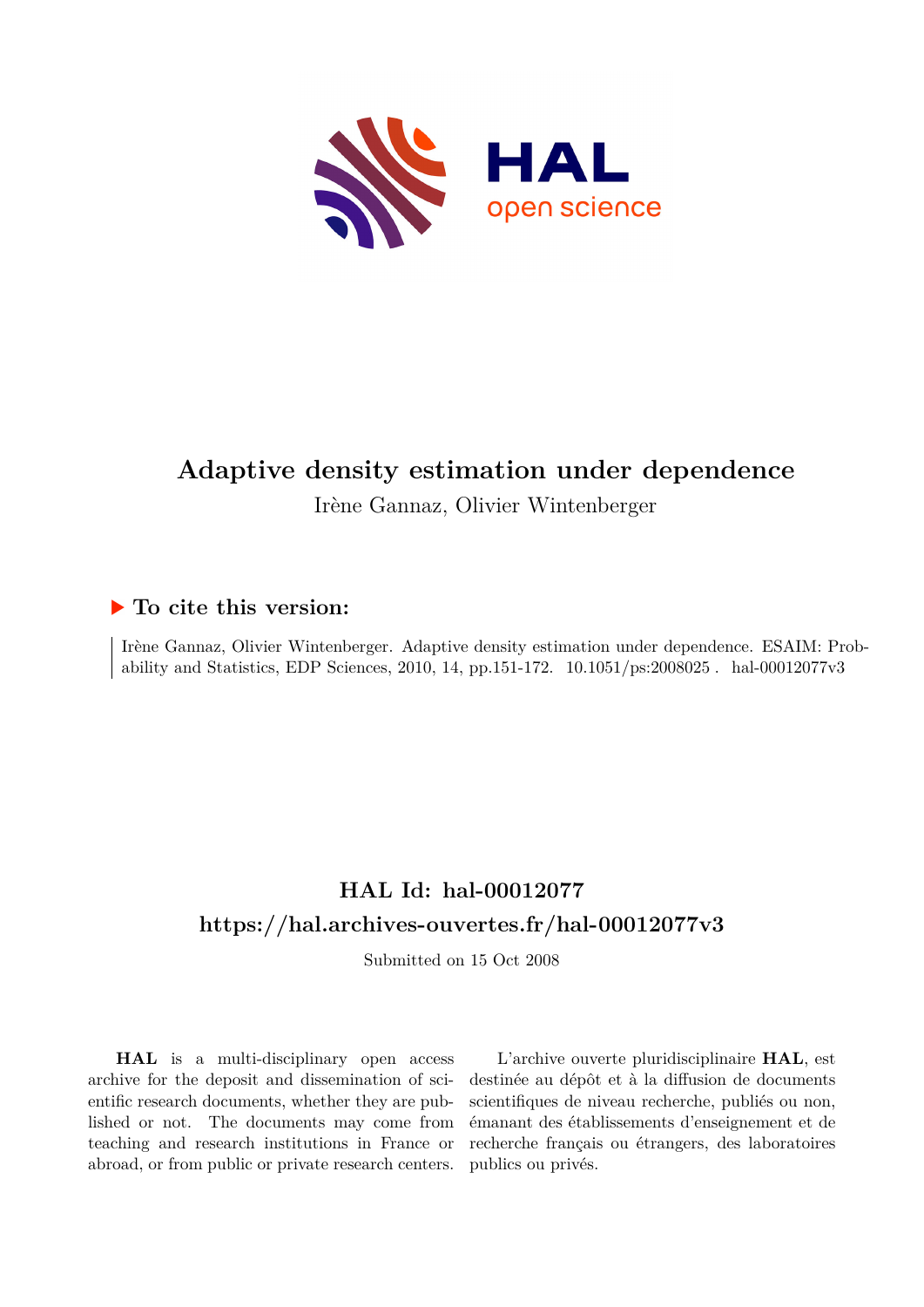## ADAPTIVE DENSITY ESTIMATION UNDER WEAK DEPENDENCE

GANNAZ IRÈNE<sup>(1)</sup> AND WINTENBERGER OLIVIER<sup>(2)</sup>

ABSTRACT. Assume that  $(X_t)_{t\in\mathbb{Z}}$  is a real valued time series admitting a common marginal density  $f$  with respect to Lebesgue's measure. Donoho et al. (1996) propose near-minimax estimators  $f_n$  based on thresholding wavelets to estimate f on a compact set in an independent and identically distributed setting. The aim of the present work is to extend these results to general weak dependent contexts. Weak dependence assumptions are expressed as decreasing bounds of covariance terms and are detailed for different examples. The threshold levels in estimators  $\hat{f}_n$  depend on weak dependence properties of the sequence  $(X_t)_{t\in\mathbb{Z}}$  through the constant. If these properties are unknown, we propose cross-validation procedures to get new estimators. These procedures are illustrated via simulations of dynamical systems and non causal infinite moving averages. We also discuss the efficiency of our estimators with respect to the decrease of covariances bounds.

#### 1. INTRODUCTION

Let  $(X_t)_{t\in\mathbb{Z}}$  be a real valued time series admitting a common marginal density f that is compactly supported. The general purpose of this paper is to estimate f by wavelet estimators  $f_n$ constructed from *n* observations  $(X_1, \ldots, X_n)$ . In their seminal paper Donoho *et al.* (1996) [\(8\)](#page-28-0) showed that projection-like linear estimators are not optimal: introduction of nonlinearity via thresholds of wavelet coefficients is investigated. Wavelets thresholding provides estimators which adapt themselves to the unknown smoothness of  $f$ , we refer to Vannucci (1998) [\(26](#page-29-0)) for a survey of the use of wavelet bases in density estimation. The present work extends near minimax results of soft and hard-threshold estimators from the independent and identically distributed (iid for short) framework, see Theorem 5 in Donoho *et al.* (1996) [\(8](#page-28-0)), to cases where weak dependence between variables occurs.

Our main assumptions give bounds for covariance terms as decreasing sequences which tend to zero when the gap between the past and the future of the time series goes to infinity. In order to give examples satisfying these conditions, we introduce coefficients that give bounds of covariance terms and that are computable for a large class of models. Weak dependent coefficients, introduced by Doukhan and Louhichi (1999) [\(9\)](#page-28-1), as mixing ones, are well-adapted to that purpose. Using β-mixing coefficients Tribouley and Viennet (1998) [\(24](#page-29-1)) proposed minimax estimators with respect to the Mean Integrated Square Error (MISE for short). Comte and Merlevède (2002) [\(3\)](#page-28-2) obtained near-minimax results using  $\alpha$ -mixing coefficients. The loss of a logarithmic factor in the

<sup>1991</sup> Mathematics Subject Classification. Primary 62G07; Secondary 60G10, 60G99, 62G20.

Key words and phrases. adaptive estimation, cross validation, hard thresholding, near minimax results, nonparametric density estimation, soft thresholding, wavelets, weak dependence.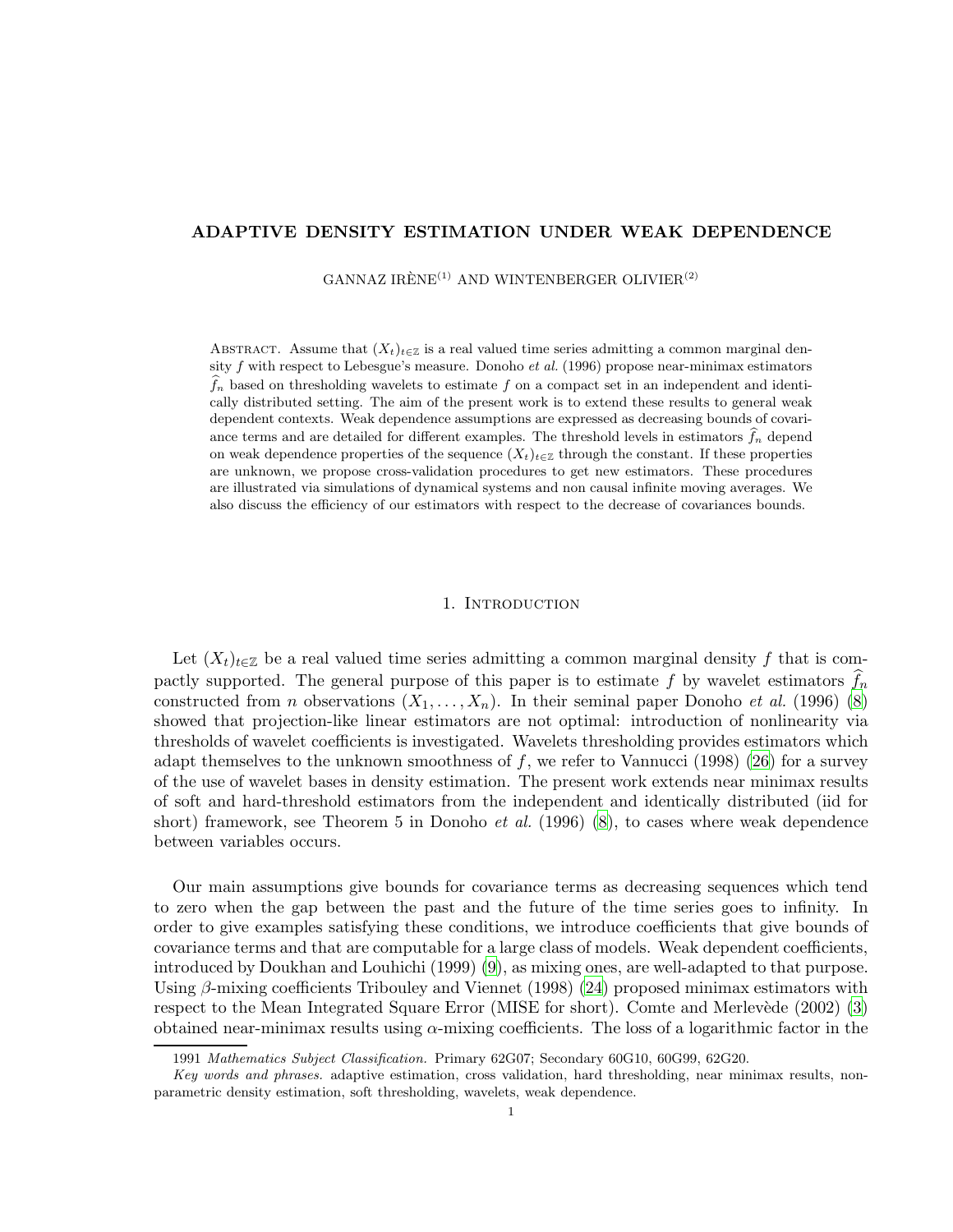#### 2 I. GANNAZ AND O. WINTENBERGER

convergence rate in this last paper is balanced by the generality of the context, as the class of  $\alpha$ -mixing models is larger than the one of  $\beta$ -mixing models.

<span id="page-2-0"></span>However,  $\alpha$  and  $\beta$ -mixing coefficients are not easy to compute for some models and are useless for others; Andrews (1984) [\(1\)](#page-28-3) proved that the mixing coefficients of the stationary solution of the AR(1) model

$$
X_t = \frac{1}{2} \left( X_{t-1} + \xi_t \right), \text{ where } (\xi_t)_{t \in \mathbb{Z}} \text{ iid with a Bernoulli law of parameter } 1/2,
$$
 (1.1)

do not tend to zero as the gap from the past to the future of the time series goes to infinity. Mixing coefficients do not behave nicely in this case as, through a reversion of time, the Markov chain solution of [\(1.1\)](#page-2-0) is a dynamical system, i.e.  $X_{t-1} = T(X_t)$  for some transformation T, namely  $T(x) = 2x \mathbb{1}_{0 \le x < 1/2} + (2x - 1) \mathbb{1}_{1/2 \le x \le 1}$ . So called weak dependence coefficients have been recently developed to deal with such processes, see Dedecker et al. [\(5\)](#page-28-4), Maume-Deschamps [\(20\)](#page-29-2) and references therein. Introduced by Dedecker and Prieur  $(2005)$  in  $(6)$ ,  $\phi$ -weak dependence coefficients give sharp bounds on the covariance terms of dynamical systems, such as the stationary solution to [\(1.1\)](#page-2-0). Using these coefficients, we prove near-minimax results of thresholded wavelet estimators for dynamical systems called expanding maps. To our knowledge, only non adaptive density estimation has been studied in this non-mixing context, see for instance Bosq et Guegan [\(2\)](#page-28-6), Prieur [\(22](#page-29-3)) and Maume-Deschamps [\(20](#page-29-2)).

The advantage of our approach is also to treat in one draw many other contexts of dependence. We prove that near-minimaxity still holds for a very large class of models using  $\lambda$ -weak dependence coefficients, defined by Doukhan and Wintenberger, 2007, [\(14\)](#page-28-7). We pay for generality by adding up conditions on the joint densities of the couples  $(X_0, X_r)$  for all  $r > 0$ . These conditions are not restrictive as it is satisfied for many econometric models such as ARMA, GARCH, ARCH, LARCH, MA models.

The estimation scheme is based on Donoho *et al.*'s procedures developed in [\(8](#page-28-0)) for the iid case, and it is adaptive with respect to the regularity of f. Soft and hard-threshold levels  $(\lambda_j)_{j_0 \leq j \leq j_1}$ are chosen equal to  $K\sqrt{j/n}$  for some  $K > 0$ . Note that the constant K and the highest resolution level  $j_1$  depend on the weak dependence properties of the observations. If weak dependence properties are known, estimators are near minimax: same rates as in the iid setting are achieved for mean- $L^p$  errors with  $1 \leq p < \infty$ . If weak dependence properties are unknown, we develop cross-validation procedures to approximate threshold levels  $\hat{\lambda}_j$  and the highest resolution level  $\hat{j}_1$ . We check on simulations that corresponding estimators are adaptive with respect to the regularity of f and to weak dependence properties of  $(X_t)_{t\in\mathbb{Z}}$ . The order of errors of approximations in the dependence cases are very close to the one in the iid cases.

We believe that we obtain such good results as we work on simulations of processes satisfying our main Assumption  $(D)$ . This assumption consists of the exponential decay of the covariance terms. We give in this paper some simulations study of dynamical systems that do not satisfy this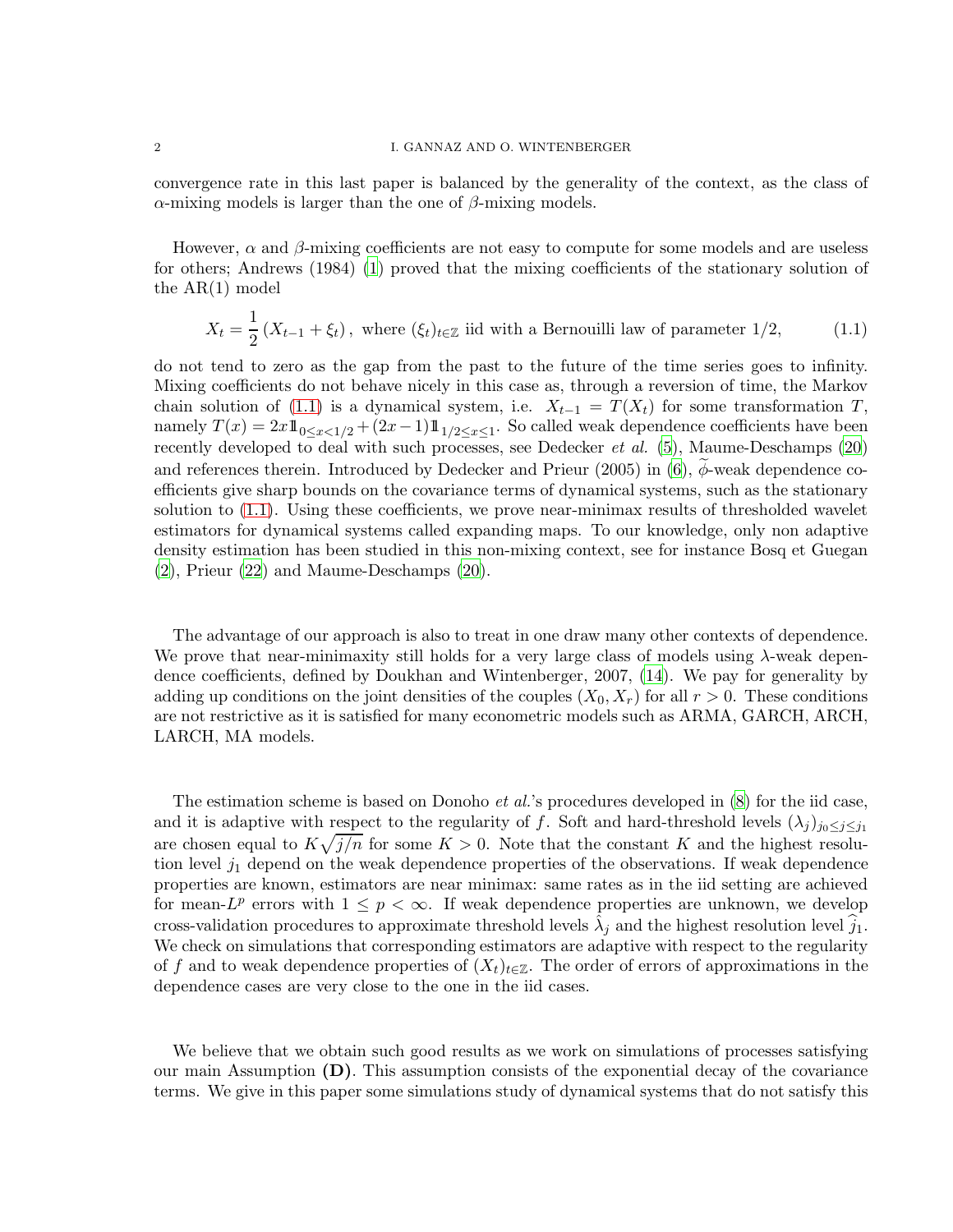Assumption (D). Comparing the behavior of our estimators with the kernel ones show that ours are less efficient when covariance terms do not decrease exponentially fast. We also prove that the error terms of our estimators are unbounded in some cases, due to terms of covariances that decrease too slowly. This is a restriction of our procedure, based on thresholding wavelet coefficients.

<span id="page-3-0"></span>The paper is structured as follows. In Section [2,](#page-3-0) we give notation, we introduce estimation procedures and we formulate weak dependence assumptions. Main results are given in Section [3](#page-4-0) and examples of models in Section [4.](#page-6-0) Cross-validation procedures and their accuracy on simulations are developed in Section [5.](#page-10-0) Proofs are relegated in the last Section.

#### 2. Preliminaries

2.1. **Notation.** We restrict ourselves to the estimation of a density f which is compactly supported. We suppose that f is supported by  $[-B, B]$  for some  $B > 0$ . For all  $p \ge 1$ ,  $L^p$  denotes the space of all functions f such that  $||f||_p^p = \int |f(x)|^p dx < \infty$ .

2.2. **Density estimators.** Throughout the paper, we work within an r-regular orthonormal multiresolution analysis of  $L^2$  (endowed with the usual inner product), associated with a compactly supported scaling function  $\phi$  and a compactly supported mother wavelet  $\psi$ . Without loss of generality, we suppose that the support of functions  $\phi$  and  $\psi$  is included in an interval [−A, A] for some  $A > 0$ . Let us recall that  $\phi$  and  $\psi$  generate orthonormal basis by dilatations and translations: for a given primary resolution level  $j_0$ , the functions  $\{\phi_{j,k}: x \mapsto 2^{j/2}\phi(2^jx - k)\}_{k \in \mathbb{Z}}$  and  $\{\psi_{j,k}: x \mapsto 2^{j/2}\psi(2^jx - k)\}_{k \in \mathbb{Z}}$  are such that the family

$$
\{\phi_{j_0,k},\,k\in\mathbb{Z},\,\psi_{j,k}\,j\geq j_0,\,k\in\mathbb{Z}\}
$$

is an orthonormal base of  $L^2$ . Any function  $f \in L^2$  can thus be decomposed as

$$
f = \sum_{k \in \mathbb{Z}} \alpha_{j_0,k} \phi_{j_0,k} + \sum_{j=j_0}^{\infty} \sum_{k \in \mathbb{Z}} \beta_{j,k} \psi_{j,k},
$$

where  $\alpha_{j,k} = \int f(x)\phi_{j,k}(x)dx$ ,  $\beta_{j,k} = \int f(x)\psi_{j,k}(x)dx$ .

The nonlinear estimator developed in [\(8\)](#page-28-0) is defined by the equation

$$
\widehat{f}_n = \sum_{k \in \mathbb{Z}} \widehat{\alpha}_{j_0,k} \phi_{j_0,k} + \sum_{j=j_0}^{j_1} \sum_{k \in \mathbb{Z}} \gamma_{\lambda_j}(\widehat{\beta}_{j,k}) \psi_{j,k},
$$

where  $\hat{\alpha}_{j,k} = n^{-1} \sum_{i=1}^n \phi_{j,k}(X_i)$  and  $\hat{\beta}_{j,k} = n^{-1} \sum_{i=1}^n \psi_{j,k}(X_i)$ , and where  $\gamma_\lambda$  is a threshold function of level  $\lambda$ . The authors consider both hard and soft thresholding functions, corresponding respectively to  $\gamma_{\lambda}(\beta) = \beta \mathbb{1}_{|\beta| > \lambda}$  and  $\gamma_{\lambda}(\beta) = (|\beta| - \lambda)_{+}$ sign( $\beta$ ). If no distinction is done in the sequel, both hard and soft thresholding estimators are concerned.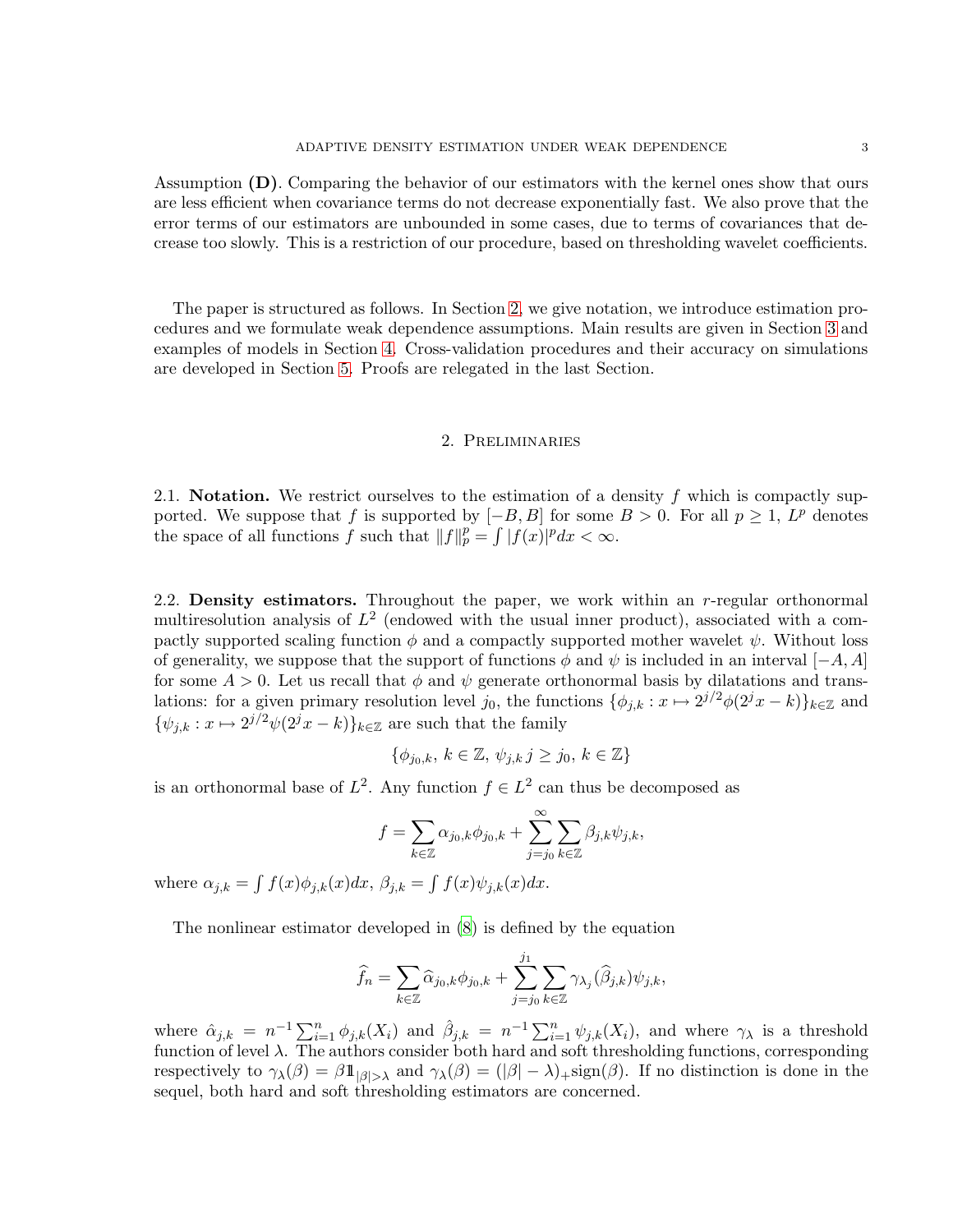Let s,  $\pi$ , r be three positive real numbers satisfying  $s + 1/2 - 1/\pi > 0$ . We assume that f belongs to the Besov ball  $\mathcal{B}_{\pi,r}^s(M_1)$  on the real line, *i.e.*  $||f||_{s,\pi,r} \leq M_1$  where

$$
||f||_{s,\pi,r} = |\alpha_{0,0}| + \left(\sum_{j\in\mathbb{N}} \left(2^{j(s\pi + \pi/2 - 1)} \sum_{k\in\mathbb{Z}} |\beta_{j,k}|^{\pi}\right)^{r/\pi}\right)^{1/r}.
$$

Approximation errors of an estimator  $f_n$  are expressed as  $\mathbb{E} ||f_n - f||_p^p$  for  $p \geq 1$ . Associated minimax rates are the best convergence decrease  $\alpha$  of the worst approximation error we may achieve over all estimators  $f_n$ :

<span id="page-4-1"></span>
$$
\inf_{f_n} \sup_{f \in \mathcal{B}_{\pi,r}^s(C)} \mathbb{E} \|f_n - f\|_p^p = \mathcal{O}\left(n^{-p\alpha}\right).
$$

The minimax rate  $\alpha$  is determined in [\(8](#page-28-0)) as:

$$
\alpha = \begin{cases} \alpha_+ = (s/(1+2s)) & \text{if } \epsilon \ge 0, \\ \alpha_- = (s-1/\pi+1/p)/(1+2s-2/\pi) & \text{if } \epsilon \le 0, \end{cases}
$$
 where  $\epsilon = s\pi - (p-\pi)/2$ . (2.1)

2.3. Weakly dependent assumption. Throughout the paper, the symbol  $\delta$  denotes with no distinction  $\phi$  or  $\psi$  and  $\tilde{\delta}_{j,k}(x) = \delta_{j,k}(x) - \mathbb{E} \delta_{j,k}(X_0)$  for all integers  $j \geq 0$  and k. Define for all positive integers  $u, v$  the quantities

$$
C_{u,v}^{j,k}(r) = \sup_{\max s_{i+1}-s_i=s_{u+1}-s_u=r} \{ |\text{Cov}(\widetilde{\delta}_{j,k}(X_{s_1})\cdots\widetilde{\delta}_{j,k}(X_{s_u}), \widetilde{\delta}_{j,k}(X_{s_{u+1}})\cdots\widetilde{\delta}_{j,k}(X_{s_{u+v}}))| \}.
$$
 (2.2)

Functions  $\phi$  and  $\psi$  play a symmetric role through  $\delta$  in this setting. As stressed in [\(9](#page-28-1)), bounds on covariance terms  $C_{u,v}^{j,k}(r)$  are useful to extend asymptotic results from the iid case. Now we can state the main assumption of this paper:

(D): There exists a sequence  $\rho(r)$  such that for all  $r \geq 0$ , all indexes j, k, u, v, we have

<span id="page-4-2"></span> $C_{u,v}^{j,k}(r) \le (u+v+uv)/2 (2^{j/2}M_2)^{u+v-2}\rho(r)$  where  $M_2$  is a constant satisfying  $\|\delta\|_{\infty} \le M_2$ . (D1)

<span id="page-4-3"></span>Moreover, there exist real numbers  $a, b, C_0 > 0$  depending only on  $\delta$ , f and on the dependence properties of  $(X_t)_{t\in\mathbb{Z}}$  such that

$$
\rho(r) \le C_0 \exp(-ar^b) \text{ for all } r > 0. \tag{D2}
$$

<span id="page-4-0"></span>In Section [4,](#page-6-0) we give explicit conditions on the stationary process  $(X_t)_{t\in\mathbb{Z}}$  in order that it satisfies Assumption (D). When it is possible, the values of the constants  $a, b, C_0$  and  $M_2$  are given.

#### 3. Main results

Let  $(X_t)_{t\in\mathbb{Z}}$  be a stationary real valued time series.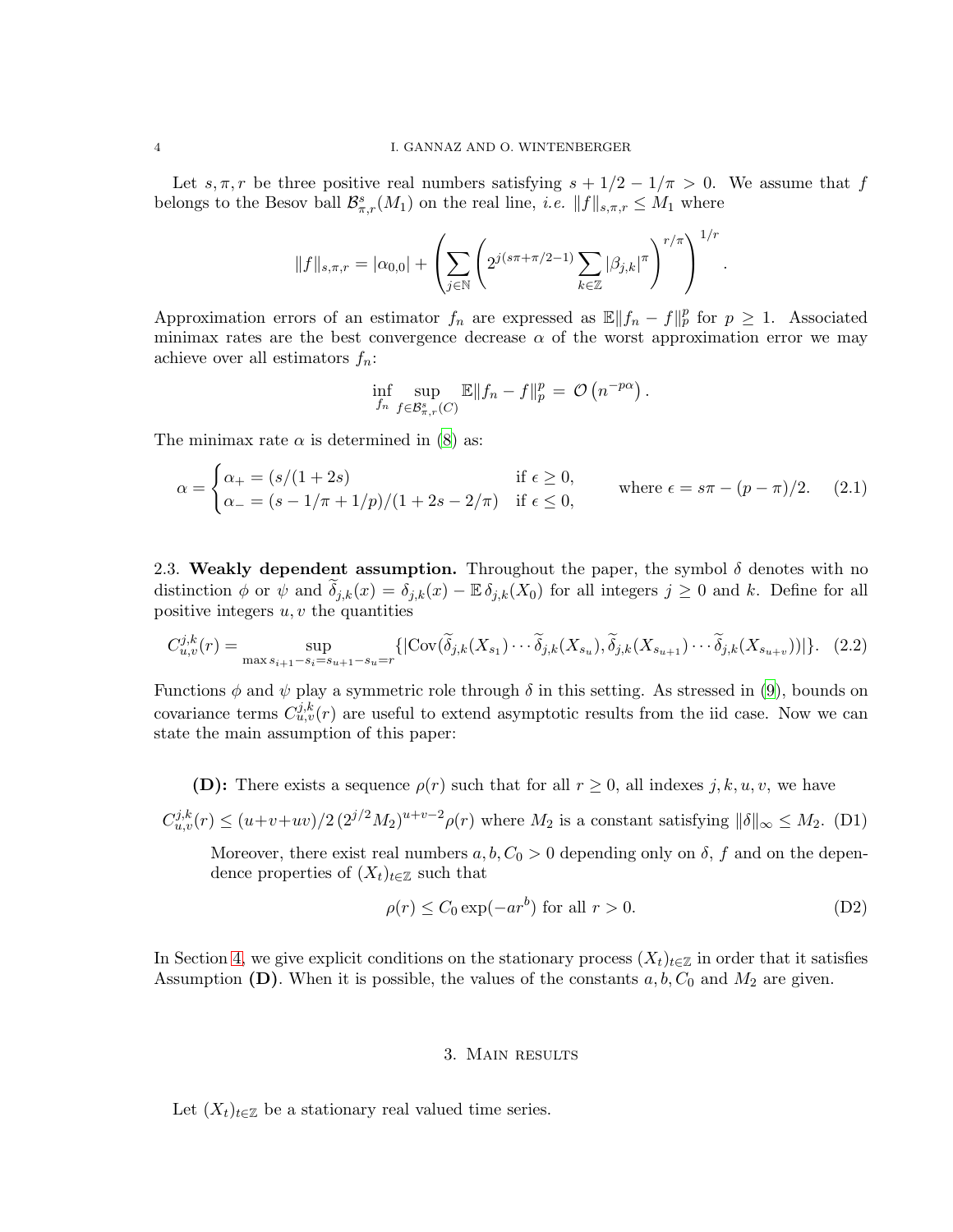3.1. A useful lemma. Under similar conditions than Assumption  $(D)$ , moments inequalities of even orders and Bernstein's type inequalities for the sums  $\sum_{i=1}^{n} \widetilde{\delta}_{j,k}(X_i)$  are respectively given in [\(9\)](#page-28-1) and [\(10\)](#page-28-8). The following Lemma recall these inequalities applied on the quantities  $\beta_{j,k}$ . They remain valid for  $\alpha_{j,k}$  as  $\phi$  and  $\psi$  play the same role in (D).

<span id="page-5-2"></span><span id="page-5-0"></span>**Lemma 3.1.** If (D) holds then for all even integer  $q \geq 2$ , for all  $\lambda \geq 0$  and for j, k such that  $0 \leq j \leq \log n$  and  $0 \leq k \leq 2^j - 1$ :

$$
\mathbb{E}|\widehat{\beta}_{j,k} - \beta_{j,k}|^q \le C_1 n^{-q/2},\tag{3.1}
$$

$$
P\left(|\widehat{\beta}_{j,k} - \beta_{j,k}| \ge \lambda\right) \le 2 \exp\left(-\frac{n\lambda^2}{C_2 + C_3(2^j/n)^{b/(2(1+2b))}(\sqrt{n}\lambda)^{(2+3b)/(1+2b)}}\right), \quad (3.2)
$$

where  $C_1$ ,  $C_2$  and  $C_3$  are constants depending on q and on the constants of Assumption (D): a, b,  $C_0$  and  $M_2$ .

The proof of this Lemma is given in Section [6.1.](#page-18-0) Notice that  $C_3$  depends deeply on the dependence context through  $C_0$ , see Propositions [4.1](#page-7-0) and [4.2](#page-9-0) for more details.

<span id="page-5-1"></span>3.2. Near-minimax results of thresholded wavelet estimators. Following results are extensions to weak dependence settings of Theorem 5 of [\(8\)](#page-28-0).

**Theorem 3.1.** Suppose that  $f \in \mathcal{B}_{\pi,r}^s(M_1)$  with  $1/\pi < s < N/2$  where N is the regularity of the function  $\psi$ . If (D) holds, then for each  $1 \leq p < \infty$  there exists a constant  $C(N, p, a, b, C_0, M_1, M_2, A, B)$ such that

$$
\mathbb{E}[\|\widehat{f}_n - f\|_p^p] \le C \begin{cases} \left(\frac{\log n}{n}\right)^{p\alpha} & \text{if } \epsilon \ne 0\\ \left(\frac{\log n}{n}\right)^{p\alpha} (\log n)^{(p/2 - (1/\pi)/r)} & \text{if } \epsilon = 0 \end{cases}
$$

where the minimax rate  $\alpha$  and the parameter  $\epsilon$  are given in [\(2.1\)](#page-4-1). Here  $j_0$  is chosen as the smallest integer larger than  $\log(n)(1+N)^{-1}$ , j<sub>1</sub> is the largest integer smaller than  $\log(n \log^{-2/b-3}(n))$  and  $\lambda_j = K \sqrt{j/n}$  for a sufficiently large constant  $K > 0$ .

A sketch of the proof of this Theorem is given in Section [6.2.](#page-20-0)

We refer to  $(21)$  for the definition of the parameter N, the regularity of the wavelet function  $\psi$ . The condition  $s < N/2$  ensures the sparsity of the wavelet coefficients of the density f. This condition is not restrictive as  $N$  can be chosen sufficiently large in practice.

The estimators  $f_n$  are the same than in the iid case given in [\(8](#page-28-0)), except for the highest resolution level  $j_1$  which is smaller here. This restriction is needed in the weak dependence context due to the Bernstein's type inequality [\(3.2\)](#page-5-0) which is not as sharp as the one in the iid case. But this restriction does not perturb the rate of convergence which is the same as the one obtained in the iid case by [\(8\)](#page-28-0).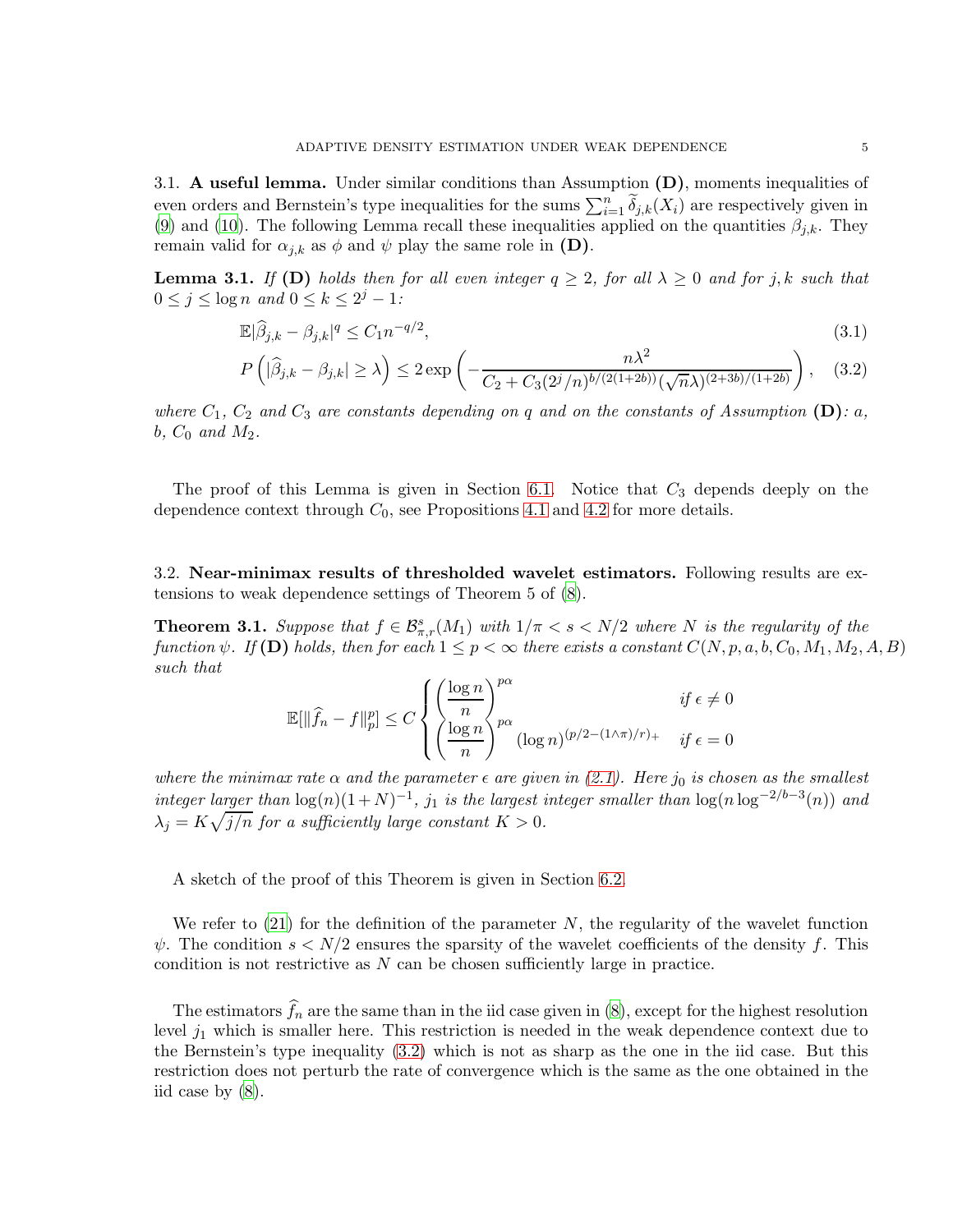#### 6 I. GANNAZ AND O. WINTENBERGER

The constant  $K > 0$  plays a key role in the asymptotic behavior of  $f_n$ . From [\(3.2\)](#page-5-0), we infer that the constant K depends on the parameters  $a, b, C_0, M_2$  through  $C_1, C_2, C_3$  in an intricate way. Then how sufficiently large the constant K must be deeply depends on the dependence structure of observations  $(X_1, \ldots, X_n)$ . Then contrarily to the iid case, we are not able to develop direct procedures based on the observations  $(X_1, \ldots, X_n)$  that chose a convenient parameter K like in [\(17](#page-29-5)). In Section [5,](#page-10-0) we propose cross validation procedures to determine the threshold levels  $\lambda_i$ when the weak dependence properties of the process  $(X_t)_{t\in\mathbb{Z}}$  are unknown.

### 4. Examples

<span id="page-6-0"></span>In this Section, we give examples of models that satisfy Assumption (D) using  $\widetilde{\phi}$  and  $\lambda$ -weak dependence coefficients introduced respectively in [\(6\)](#page-28-5) and [\(14](#page-28-7)). For each of them, we proceed in two steps: Firstly we give sufficient conditions on these coefficients for ensuring Assumption  $(D)$ in Propositions [4.1](#page-7-0) and [4.2](#page-9-0) and secondly we give in Subsections [4.2](#page-7-1) and [4.4](#page-9-1) examples of models satisfying such conditions.

A Lipschitz function  $h : \mathbb{R}^u \to \mathbb{R}$  for some  $u \in \mathbb{N}^*$  is a function such that  $\text{Lip}(h) < \infty$  with

$$
\text{Lip}(h) = \sup_{(a_1,...,a_u) \neq (b_1,...,b_u)} \frac{|h(a_1,...,a_u) - h(b_1,...,b_u)|}{|a_1 - b_1| + \cdots + |a_u - b_u|}.
$$

As Lipschitz functions play an important role in weak dependence contexts we restrict ourselves to the cases where  $N > 4$ . This assumption on the regularity of the wavelet functions implies that  $\phi$  and  $\psi$  can be chosen as Lipschitz functions, as established in [\(4](#page-28-9)). Note also that  $||f||_{\infty} < \infty$ as  $f \in \mathcal{B}_{\pi,r}^s(M_1)$ , see equation (15) in [\(8](#page-28-0)). For convenience, we denote with no distinction  $\psi_{j,k}(x) - \beta_{j,k}$  and  $\phi_{j,k}(x) - \alpha_{j,k}$  as  $\delta_{j,k}(x)$  for any integers  $j \geq 0$  and k.

Weak dependence coefficients is to generalize mixing ones. Let us recall that  $\alpha$ -mixing coefficients can be defined in a similar way by two equations:

$$
\alpha(r) = \sup_{\substack{1 \leq \ell \\ \|\mathcal{G}\|_{\infty} \leq 1}} \mathbb{E}|\mathbb{E}\left(g(X_{i_1},\ldots,X_{i_u})|\sigma(\{X_j,j\leq i\})\right) - \mathbb{E}\left(g(X_{i_1},\ldots,X_{i_u})\right)|,
$$
\n
$$
\alpha(r) = \sup_{\substack{(u,v)\in \mathbb{N}^* \times \mathbb{N}^* \\ \|f\|_{\infty}, \|g\|_{\infty} \leq 1}} |\text{Cov}(f(X_{i_1},\ldots,X_{i_u}),g(X_{i_{u+1}},\ldots,X_{i_{u+v}}))|.
$$

These coefficients measure the dependence between the past and the future values of the process  $(X_t)_{t\in\mathbb{Z}}$  as the gap r between past and future goes to infinity. As these coefficients are often too restrictive, the authors of [\(7](#page-28-10)) release them by considering a supremum taken on functions with bounded variations or on Lipschitz bounded functions rather than uniformly bounded functions. These different choices of functions sets lead to different coefficients of weak dependence, namely  $\phi$  and  $\lambda$  respectively. We give hereafter the precise definition of  $\phi$  and  $\lambda$ -weak dependence coefficients.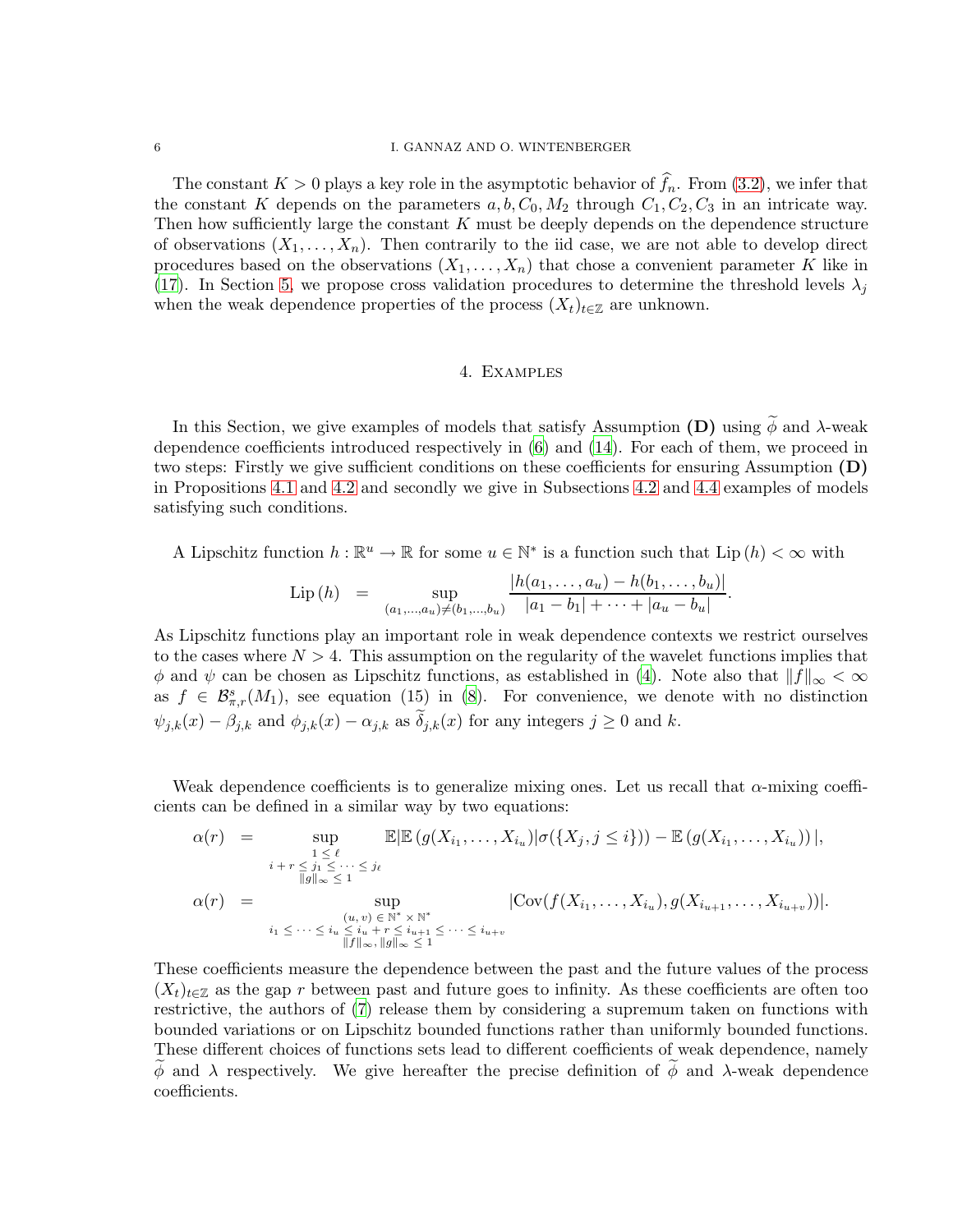4.1.  $\phi$ -weak dependence. Bounded variations functions are defined as follows: let BV and BV<sub>1</sub> denote the sets of functions g supported on  $[-A, A]$  satisfying respectively  $||g||_{BV} < +\infty$ and  $||g||_{BV} \leq 1$  where

$$
||g||_{BV} = |g(-A)| + \sup_{n \in \mathbb{N}} \sup_{a_0 = -A < a_1 < \dots < a_n = A} \sum_{i=1}^n |g(a_i) - g(a_{i-1})|.
$$

Let  $(\Omega, \mathcal{A}, \mathbb{P})$  be a probability space, M a  $\sigma$ -algebra of A and let  $X = (X_1, \ldots, X_v)$ , for  $v \ge 1$ , be a collection of real valued random variables  $X_i$  defined on A. We define the coefficient  $\phi$  as it was introduced in  $(7)$  by the equation:

$$
\widetilde{\phi}(\mathcal{M}, X_1, \dots, X_v) = \sup_{g_1, \dots, g_v \in BV_1} \left\| \int \prod_{i=1}^v g_i(x_i) \mathbb{P}_{X|\mathcal{M}}(dx) - \int \prod_{i=1}^v g_i(x_i) \mathbb{P}_X(dx) \right\|_{\infty},
$$

where  $dx = (dx_1, \ldots, dx_v)$ . The coefficients  $\widetilde{\phi}(r)$  are now defined by the equation

<span id="page-7-2"></span>
$$
\widetilde{\phi}(r) = \max_{1 \leq \ell} \frac{1}{\ell} \sup_{i+r \leq j_1 \leq \dots \leq j_\ell} \widetilde{\phi}(\sigma(\{X_j; j \leq i\}), X_{j_1}, \dots, X_{j_\ell}).
$$

These coefficients are multivariate extensions of  $\phi_1(r)$  defined in [\(6\)](#page-28-5), see also [\(20](#page-29-2)). Instead of mixing coefficients, they efficiently treat the dependence structure of dynamical systems and associated Markov chains. A process  $(X_t)_{t\in\mathbb{Z}}$  is said to be  $\phi$ -weakly dependent if the series  $\phi(r)$ goes to 0 when r goes to infinity, *i.e.* when the gap between observations from the future and observations from the past goes to infinity. Introducing  $\phi$ -weakly dependent processes is useful in the present framework due to the following links with the Assumption (D):

<span id="page-7-0"></span>**Proposition 4.1.** Assume that 
$$
(X_t)_{t \in \mathbb{Z}}
$$
 is a process such that there exist  $a, b, c > 0$  satisfying  

$$
\widetilde{\phi}(r) \leq c^v \exp(-ar^b),
$$
 (4.1)

then Assumption (D) holds with  $M_2 = 2(||\delta||_{\infty} + ALip \delta)$  and  $C_0 = 4c(||\delta||_{\infty} + ALip \delta) ||f||_{\infty} ||\delta||_1$ .

The proof of this Proposition is given in Subsection [6.3.](#page-25-0)

<span id="page-7-3"></span><span id="page-7-1"></span>4.2. Examples of  $\phi$ -weakly dependent processes. Following the work of [\(7](#page-28-10)), we give a general class of models where [\(4.1\)](#page-7-2) is satisfied.

**Lemma 4.1.** Assume that  $(X_t)_{t\in\mathbb{Z}}$  is a process satisfying the Markov property, taking values in [0, 1] and such that there exist constants  $a, b, c > 0$  satisfying, for any functions g, k with  $g \in BV_1$ and  $\mathbb{E}|k(X_0)| < \infty$ , and for all  $r \geq 0$ ,

$$
|\operatorname{Cov}(k(X_0), g(X_r))| \leq \mathbb{E}|k(X_0)| \exp(ar^{-b}), \tag{4.2}
$$

$$
\|\mathbb{E}(g(X_r|X_0=\cdot)\|_{BV} \leq c,\tag{4.3}
$$

<span id="page-7-4"></span>then  $\phi_v(r) \leq c^v \exp(-ar^b)$  and the conclusions of Proposition [4.1](#page-7-0) follow.

The proof of this Lemma is given in Subsection [6.3.](#page-25-0) Various examples of processes satisfying conditions of Lemma [4.1](#page-7-3) are given in [\(7\)](#page-28-10). We recall here the case of Markov chains obtained by time reversing expanding maps, as they are extensions of Andrew's example [\(1.1\)](#page-2-0).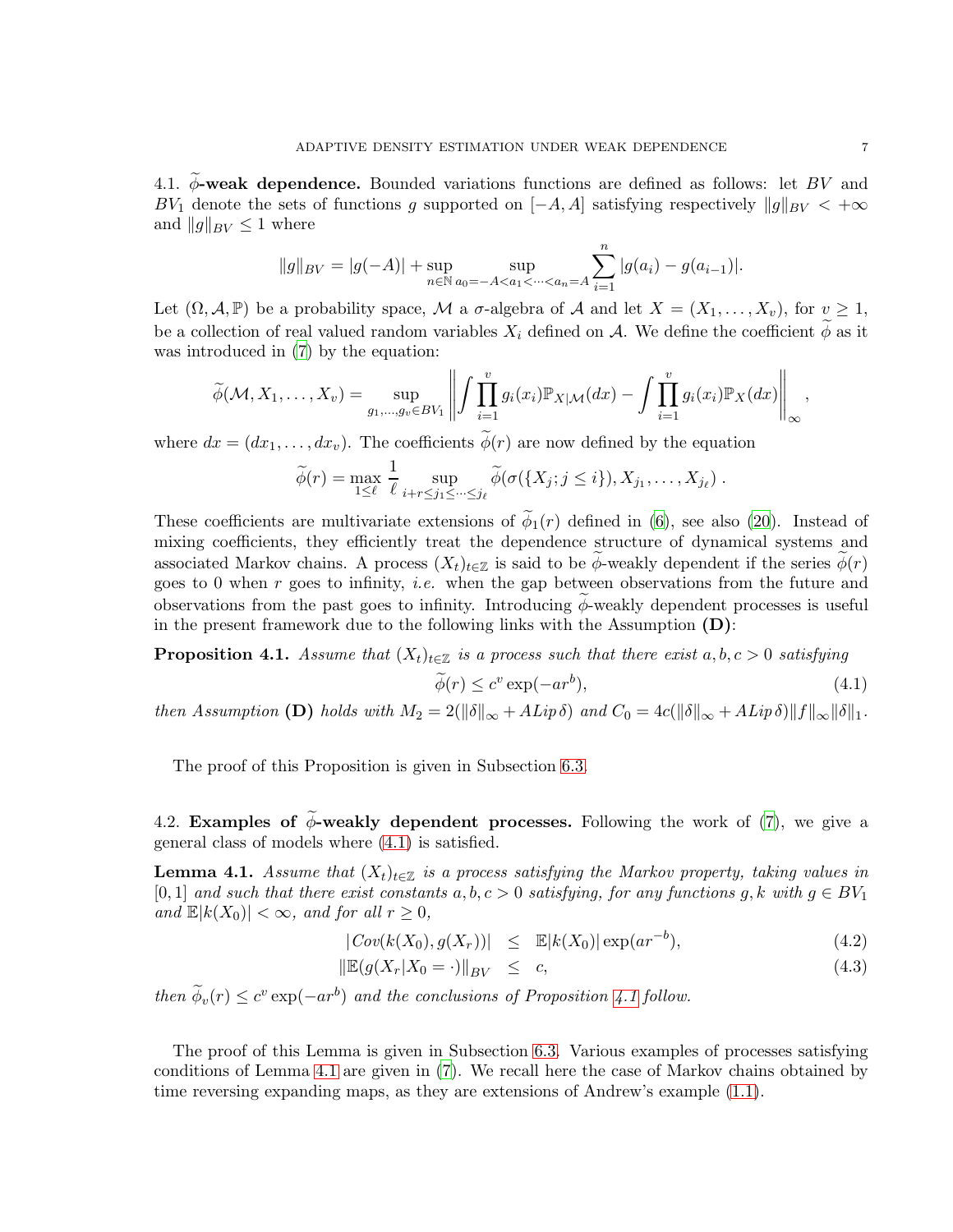Let us define stationary Markov chains  $(X_t)_{t\in\mathbb{Z}}$  associated with dynamical systems through a reversion of the time as non degenerate stationary solutions of the recurrent equation

<span id="page-8-0"></span>
$$
X_t = T^i(X_{t-i}), \qquad \forall t \in \mathbb{Z}, i \in \mathbb{N}
$$
\n
$$
(4.4)
$$

where  $T : [0, 1] \rightarrow [0, 1]$  is a deterministic function.

**Remark 1.** For such Markov chains, mixing coefficients are useless. Future values write simply as functions of past values via [\(4.4\)](#page-8-0) and then it is easy to check that  $\alpha(r)$  are constant from their definitions. Thus  $\alpha(r)$  does not tend to 0 and  $\alpha$ -mixing coefficients do not evaluate the dependence of such processes.

A Markov chain  $(X_t)_{t\in\mathbb{Z}}$  is associated with an expanding map through a reversion of the time if  $T$  satisfies

- (Regularity) The function T is differentiable, with a continuous derivate  $T'$  and there exists a grid  $0 = a_0 \le a_1 \cdots \le a_k = 1$  such that  $|T'(x)| > 0$  on  $]a_{i-1}, a_i[$  for each  $i=1,\ldots,k$ .
- (Expansivity) For any integer i, let  $I_i$  be the set on which the first derivate of  $T^i$ ,  $(T^i)'$ , is defined. There exists  $a > 0$  and  $s > 1$  such that  $\inf_{x \in I_i} \{|(T^i)'(x)|\} > as^i$ .
- (Topological mixing) For any nonempty open sets U, V, there exists  $i_0 \geq 1$  such that  $T^{-i}(U) \cap V \neq \varnothing$  for all  $i \geq i_0$ .

Under these three conditions a non degenerate stationary solution  $(X_t)_{t\in\mathbb{N}}$  to [\(4.4\)](#page-8-0) exists and has remarkable properties, see [\(27\)](#page-29-6) for a nice survey. For instance, the process  $(X_t)_{t\in\mathbb{Z}}$  satisfies the conditions of Proposition [4.1](#page-7-3) for some  $a, c > 0$  and  $b = 1$ , see [\(6](#page-28-5)). Moreover, the marginal distribution is absolutely regular and its distribution belongs to BV. Noticing that  $\mathcal{B}^1_{1,1} \subset BV \subset \mathcal{B}$  $\mathcal{B}^1_{1,\infty}$ , see e.g. [\(8](#page-28-0)), Theorem [3.1](#page-5-1) provides adaptive estimators of the marginal density of  $(X_t)_{t\in\mathbb{Z}}$  in that context and extends Theorem 2.2 of [\(25\)](#page-29-7) where rates of the MISE for non adaptive estimators are given in such context.

4.3.  $\lambda$ -weak dependence. The stationary process  $(X_t)_{t\in\mathbb{Z}}$  is  $\lambda$ -weakly dependent, as defined in [\(14](#page-28-7)), if there exists a sequence of non-negative real numbers  $\lambda(r)$  satisfying  $\lambda(r) \to 0$  as  $r \to \infty$ and such that:

$$
\left| \text{Cov}\left(h\left(X_{i_1},\ldots X_{i_u}\right), k\left(X_{i_{u+1}},\ldots,X_{i_{u+v}}\right)\right) \right| \le
$$

$$
(u ||k||_{\infty} \text{Lip}(h) + v ||h||_{\infty} \text{Lip}(k) + uv \text{Lip}(h) \text{Lip}(k)) \lambda(r)
$$

for all p-tuples,  $(i_1,\ldots,i_p)$  with  $i_1 \leq \cdots \leq i_u \leq i_u + r \leq i_{u+1} \leq \cdots \leq i_p$ , and for all  $h \in \Lambda_u$  and  $h \in \Lambda_v$  where

 $\Lambda_u = \{h : \mathbb{R}^u \to \mathbb{R}, \text{ Lip } (h) < \infty, \ \|h\|_{\infty} < \infty \}, \text{ for any } u \leq 1.$ 

The  $\lambda$ -weak dependence provides simple bounds of the covariance terms:

$$
\left|\text{Cov}\left(\widetilde{\delta}_{j,k}(X_{i_1})\cdots\widetilde{\delta}_{j,k}(X_{i_u}),\widetilde{\delta}_{j,k}(X_{i_{u+1}})\cdots\widetilde{\delta}_{j,k}(X_{i_{u+v}})\right)\right| \leq (u+v+uv)\|\widetilde{\delta}_{j,k}\|_{\infty}^{u+v-2}(\text{Lip}\,\widetilde{\delta}_{j,k})^2\lambda(r).
$$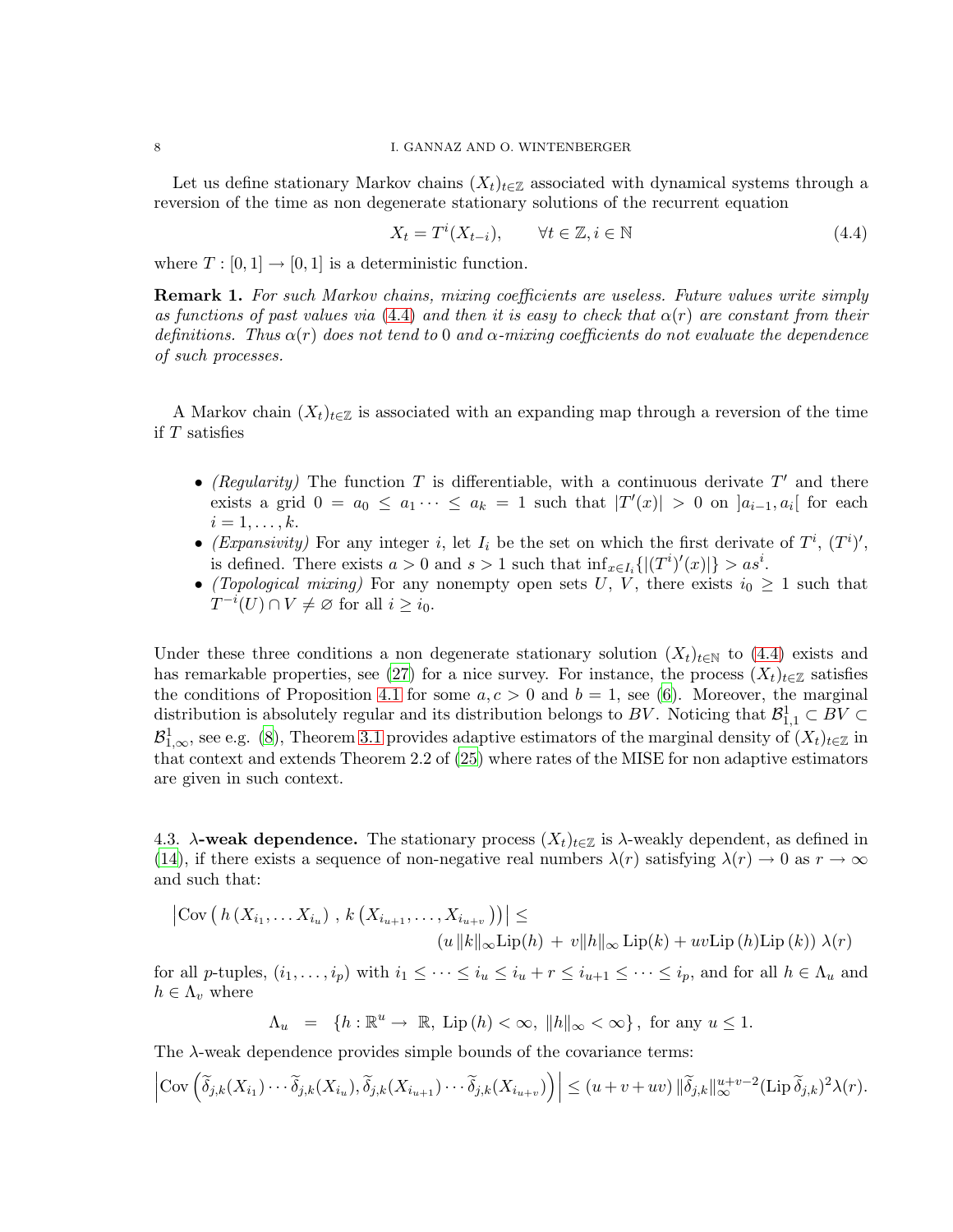The right hand side term is bounded by  $(2^{j/2}2\|\delta\|_{\infty})^{u+v-2}$  Lip  $\delta^2 2^{3j}\lambda(r)$ . At this point, we do not achieve Assumption [\(D1\)](#page-4-2) as this bound depends on j via an extra term  $2^{3j}$ . An additional assumption is needed to ensure Assumption (D):

(J): The joint densities  $f_r$  of  $(X_0, X_r)$  exist and are bounded for  $r > 0$ .

<span id="page-9-0"></span>**Proposition 4.2.** Assume that  $(X_t)_{t\in\mathbb{Z}}$  is a  $\lambda$ -weakly dependent process satisfying (J) and such that there exist  $a', b', c' > 0$  and  $a'', b'', c'' > 0$  with:

$$
\lambda(r) \le c' \exp(-a'r^{b'}) \text{ and } ||f_r||_{\infty} \le c'' \exp(a''r^{b''}) \text{ for all } r > 0.
$$

If  $b'' < b'$  then (D) holds for some  $C_0 > 0$  with  $M_2 = 2||\delta||_{\infty}$ ,  $a = a'/4$  and  $b = b'$ .

<span id="page-9-1"></span>The proof of this Proposition is given in Subsection [6.3.](#page-25-0)

4.4. **Examples of**  $\lambda$ **-weakly dependent processes.** Firstly we give in this Section two generic λ-weakly dependent models, Bernoulli shifts and random processes with infinite connections. Secondly we detail the conditions of Proposition [4.2](#page-9-0) in three more specific models.

Let  $H : \mathbb{R}^{\mathbb{Z}} \to [0,1]$  be a measurable function. A Bernoulli shift with innovations  $\xi_t$  is defined as

$$
X_t = H\left((\xi_{t-i})_{i\in\mathbb{Z}}\right), \qquad t \in \mathbb{Z}.
$$

According to [\(14](#page-28-7)), such Bernoulli shifts are  $\lambda$ –weakly dependent with  $\lambda(r) \leq 2v(|r/2|)$ . If  $(\xi_t)_{t\in\mathbb{Z}}$ is iid,  $(v(r))_{r>0}$  is a non-increasing sequence satisfying

$$
\mathbb{E}\left|H(\xi_j, j \in \mathbb{Z}) - H(\xi'_j, j \in \mathbb{Z})\right| \le v(r) \text{ for all } r > 0,
$$

where the iid sequence  $(\xi'_j)_{j\in\mathbb{Z}}$  is such that  $\xi'_j = \xi_j$  for  $|j| \leq r$  and  $\xi'_j$  independent of  $\xi_j$  otherwise. If the weak dependence coefficients  $\lambda_{\xi}(r)$  refer to  $(\xi_t)_{t\in\mathbb{Z}}$ , we can compute these of  $(X_t)_{t\in\mathbb{Z}}$ . More precisely, the result in [\(14\)](#page-28-7) states that if there exists  $\ell \geq 0$  such that

$$
|H(x) - H(y)| \le b_s (||z||^{\ell} \vee 1)|x_s - y_s|,
$$

for some sequence  $b_j \geq 0$  satisfying  $\sum_j |j|b_j < \infty$  and where  $x, y \in \mathbb{R}^{\mathbb{Z}}$  coincide except for the index  $s \in \mathbb{Z}$  and  $||x|| = \sup_{i \in \mathbb{Z}} |x_i|$ , if  $\mathbb{E}[\xi_0]^{m'} < \infty$  for some  $m' \geq \ell + 1$  then  $(X_t)_{t \in \mathbb{Z}}$  is  $\lambda$ -weakly dependent with

$$
\lambda(k)\leq c\inf_{r\leq [k/2]}\left[\sum_{|j|\geq r}|j|b_j+(2r+1)^2\lambda_\xi(k-2r)^{\frac{m'-1-\ell}{m'-1+\ell}}\right],\text{ for some }c>0.
$$

Different values of b in Assumption [\(D2\)](#page-4-3) may arise naturally when realizing the minimum of the equation above, see below for some classical examples.

Another approach is the one of random processes with infinite connections considered in [\(12\)](#page-28-11). Let  $F : [0,1]^{\mathbb{Z}/\{0\}} \times \mathbb{R} \to [0,1]$  be measurable. Under suitable conditions on F, the stationary solution of the equation

$$
X_t = F((X_j, j \neq t), \xi_t), \ a.s.,
$$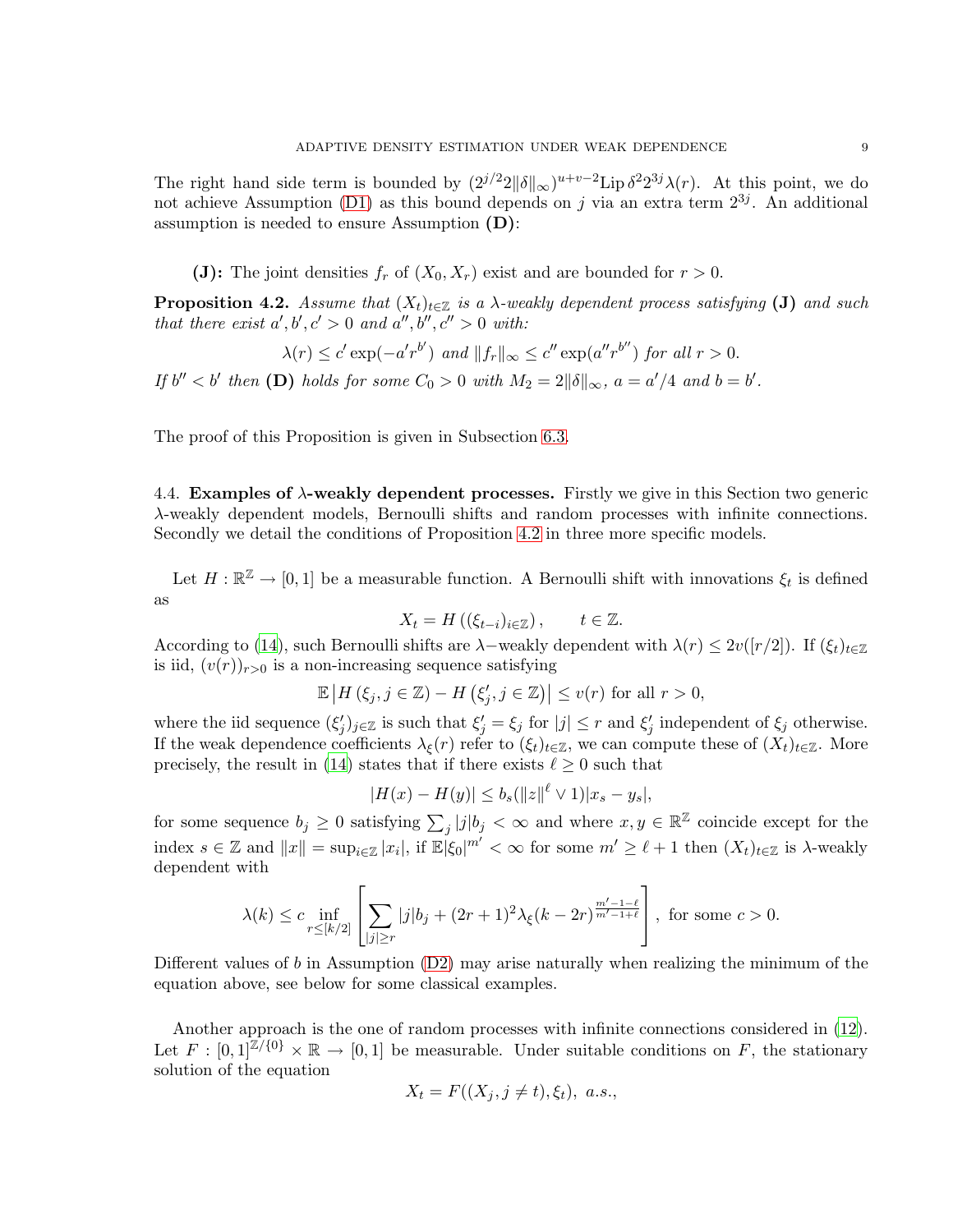exists and is  $\lambda$ -weakly dependent. We refer the reader to [\(12](#page-28-11)) for more details and we end the Section with some specific  $\lambda$ -weakly dependent models.

4.4.1. Infinite moving average. A Bernoulli shift is an infinite moving average process if

$$
X_t = \sum_{i \in \mathbb{Z}} \alpha_i \xi_{t-i}.\tag{4.5}
$$

If  $\xi_t$  are iid random variables satisfying  $\mathbb{E}|\xi_0| \leq 1$  then  $(X_t)_{t\in\mathbb{Z}}$  is  $\lambda$ -weakly dependent with  $\lambda(r) \leq 4 \sum_{|j| > [r/2]} |a_j|$ . If  $a_j \leq K\alpha^{|j|}$  for  $j \neq 0, K > 0$  and  $0 < \alpha < 1$  then the condition on  $\lambda$  in Proposition [4.2](#page-9-0) holds with  $b' = 1$ . Then Assumption [\(D2\)](#page-4-3) is ensured with  $b = 1$ .

4.4.2. LARCH( $\infty$ ) model. Let  $(\xi_t)_{t \in \mathbb{Z}}$  be an iid centered real valued sequence and  $a, a_j, j \in \mathbb{N}^*$ be real numbers. LARCH( $\infty$ ) models are solutions of the recurrence equation

<span id="page-10-1"></span>
$$
X_t = \xi_t \left( a + \sum_{j \neq 0} a_j X_{t-j} \right). \tag{4.6}
$$

The stationary solution of [\(4.6\)](#page-10-1) satisfies the condition on  $\lambda$  in Proposition [4.2](#page-9-0) with  $b' = 1/2$  if there exists  $K, \alpha > 0$  and  $\alpha < 1$  such that  $a_j \leq K \alpha^{|j|}$  for all  $j \neq 0$ . Then Assumption [\(D2\)](#page-4-3) is ensured with  $b = 1/2$ . See [\(11\)](#page-28-12) for applications of this model in econometrics.

4.4.3. Affine model. Let us consider the stationary solution  $(X_t)_{t\in\mathbb{Z}}$  of the equation

$$
X_t = M(X_{t-1}, X_{t-2}, \ldots) \xi_t + f(X_{t-1}, X_{t-2}, \ldots),
$$

where  $M$  and  $f$  are both Lipschitz functions. This model contains various time series processes such as ARCH, GARCH, ARMA, ARMA-GARCH, etc. If the  $\xi_t$  are iid random variables with a bounded marginal density, then (J) holds and the joint densities are uniformly bounded, as stated in the Appendix of  $(13)$ . Moreover if the functions M and f have exponentially decreasing Lips-chitz coefficients, then conditions of Proposition [4.2](#page-9-0) hold with  $b' = 1/2$ ,  $b'' = 0$  and Assumption [\(D2\)](#page-4-3) follows with  $b = 1/2$ .

#### 5. Cross-validation procedures and simulations

<span id="page-10-0"></span>The aim of this Section is to evaluate the applicability and the quality of the procedure on simulated data. Even if the estimators are adaptive with respect to the regularity of the density function, a constant appears in the threshold levels that we cannot calibrate if the dependence properties of the observations are unknown. Then we develop a cross-validation scheme in order to apply concretely the estimator on simulated data. We investigate several examples of dependence for the simulated observations that satisfy the convergence result of this paper. We also give counter-examples where the estimators fail to converge near-minimaxly.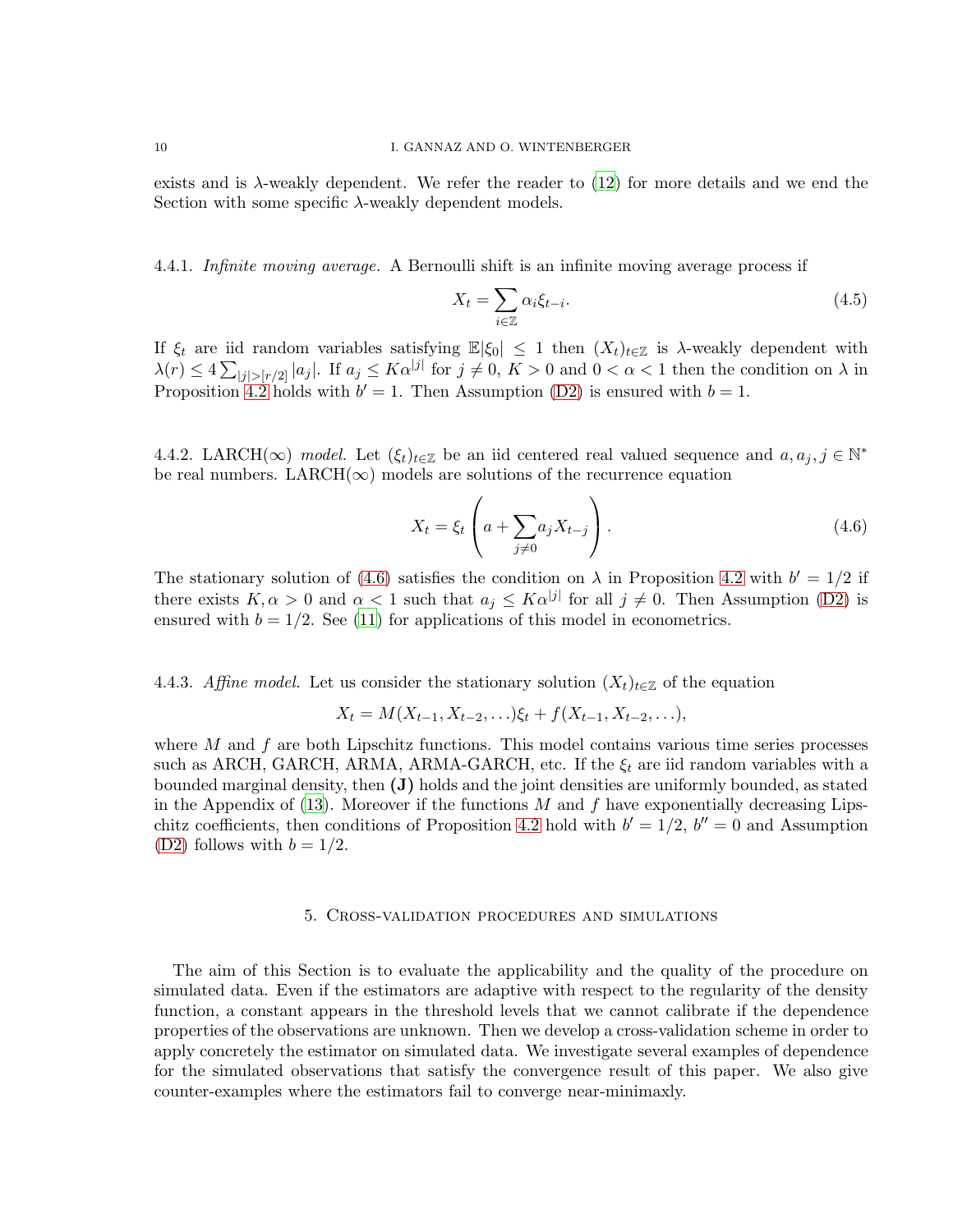5.1. Cross-validation procedures. According to Theorem [3.1,](#page-5-1) let us fix  $j_0$  as the smallest integer larger than  $\log(n)(1+N)^{-1}$  and define  $\hat{f}_n^{HTCV}$  and  $\hat{f}_{n}^{STCV}$  respectively as the hard and soft-thresholding estimators associated with threshold levels  $((\hat{\lambda}_j)_{j_0 \leq j \leq j^*})$ . Here  $j^* = \log_2 n$  and  $((\lambda_j)_{j_0\leq j\leq j^*})$  are determined by cross-validation procedures:  $\lambda_j = \text{Argmin}_{\lambda} CV_j(\lambda)$  where cross validation criterion are respectively defined by the equations

$$
\begin{aligned}\n\text{HTCV:} \qquad CV_j(\lambda) &= \sum_{k \in \mathbb{Z}} \mathbbm{1}_{\{|\widehat{\beta}_{j,k}| \geq \lambda\}} \left[ \widehat{\beta}_{j,k}^2 - \frac{2}{n(n-1)} \sum_{1 \leq i \neq h \leq n} \psi_{j,k}(X_i) \psi_{j,k}(X_h) \right], \\
\text{STCV:} \qquad CV_j(\lambda) &= \sum_{k \in \mathbb{Z}} \mathbbm{1}_{\{|\widehat{\beta}_{j,k}| \geq \lambda\}} \left[ \widehat{\beta}_{j,k}^2 - \frac{2}{n(n-1)} \sum_{1 \leq i \neq h \leq n} \psi_{j,k}(X_i) \psi_{j,k}(X_h) + \lambda^2 \right].\n\end{aligned}
$$

These criterion are obtained by approximating the coefficients  $\beta_{j,k}$  by  $\hat{\beta}_{j,k}$  and the products  $\beta_{j,k}\beta_{j,k'}$  by  $\sum_{h\neq i}\psi_{j,k}(X_i)\psi_{j,k}(X_h)/(n(n-1))$  in the Integrated Square Error.

The estimator  $\hat{j}_1$  is defined as the smallest integer such that  $CV_j(\hat{\lambda}_j) = 0$  for all  $\hat{j}_1 \leq j \leq j^*$ . Notice that cross-validation procedures may consider larger resolution levels than the estimators  $\widehat{f}_n$  as  $j^*$  is larger than  $j_1$  given in Theorem [3.1.](#page-5-1)

5.2. Different dependent samplings satisfying (D). To illustrate the behavior of this crossvalidation scheme, we simulate three different weak-dependence cases with the same marginal absolutely continuous distribution  $F$ . The simulations were carried out as follows:

**Case 1:** Independent observations are given by  $X_i = F^{-1}(U_i)$  where the  $U_i$  are simulations of independent variables, uniform on [0,1].

**Case 2:** A  $\phi$ -weakly dependent process is obtained by the equation  $X_i = F^{-1}(G(Y_i))$  for  $i = 1, ..., n$  with  $G(x) = 2\sqrt{x(1-x)}/\pi$  and  $(Y_i)_{i=1,...,n}$  given by

and, recursively, 
$$
Y_1 = G^{-1}(U_1)
$$
  
and, recursively,  $Y_i = T^{i-1}(Y_1)$  for  $2 \le i \le n$  with  $T(x) = 4x(1 - x)$ .

Note that for all  $1 \leq i \leq n$  the Y<sub>i</sub> admits the repartition function G the invariant distribution of T. Moreover the sequence  $(Y_1,\ldots,Y_n)$  satisfies the assumptions of Proposition [4.1,](#page-7-3) see [\(22\)](#page-29-3) for details.

**Case 3:** A  $\lambda$ -weakly dependent process resulting from the transform  $X_i = F^{-1}(G(Y_i))$  of variables  $(Y_t)_{t \in \mathbb{Z}}$  which are solution of

$$
Y_t = 2(Y_{t-1} + Y_{t+1})/5 + 5\xi_t/21
$$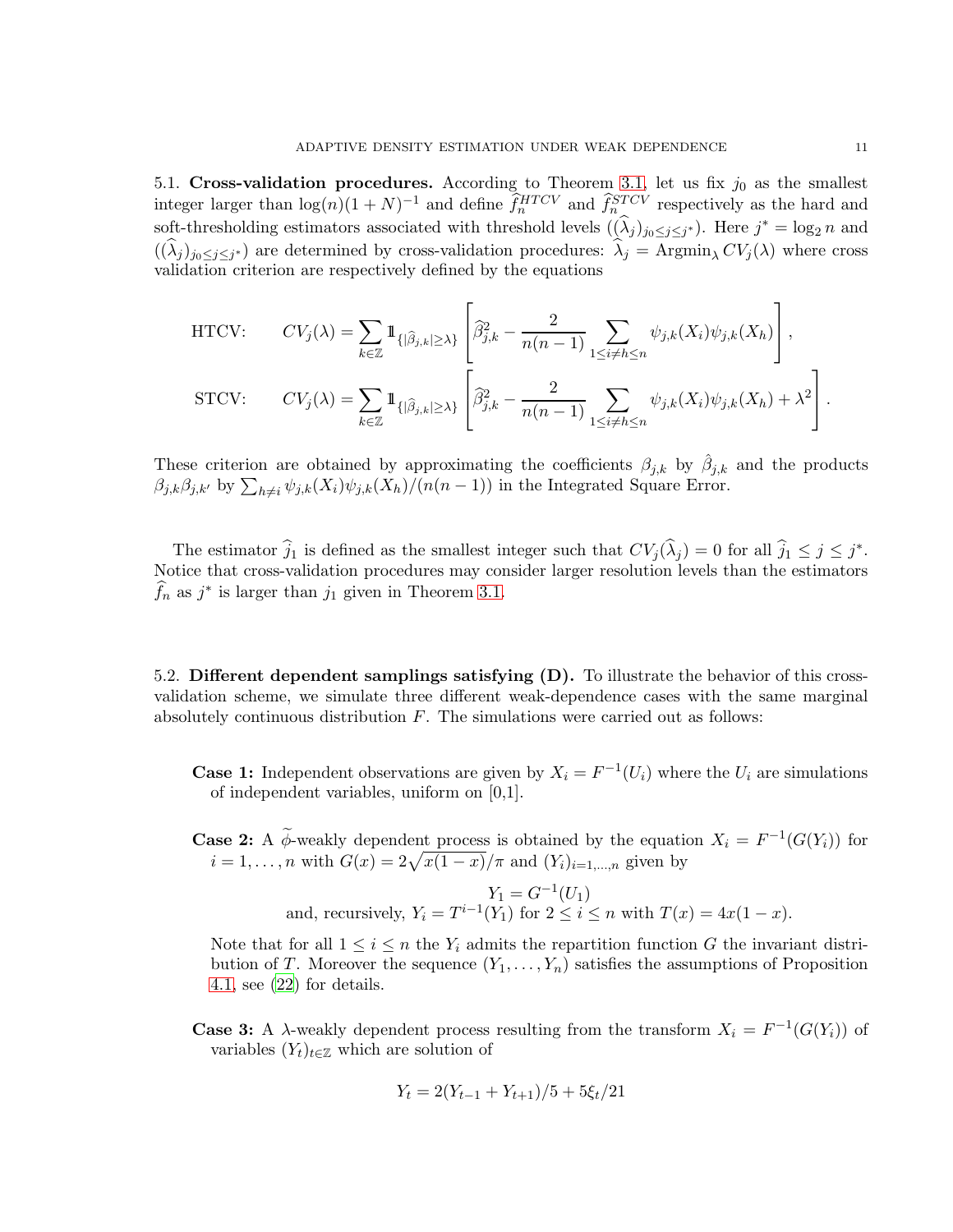where  $(\xi_t)_{t\in\mathbb{Z}}$  is an iid sequence of Bernoulli variables with parameter 1/2. The stationary solution of this equation admits the representation

$$
Y_t = \sum_{j \in \mathbb{Z}} a_j \xi_{t-j},
$$

where  $a_j = 1/3(1/2)^{|j|}$ . This solution belongs to [0, 1] and its marginal distribution G is the one of  $(U+U'+\xi_0)/3$  where U and U' are independent variables following  $\mathcal{U}([0,1])$ . For  $1 \leq i \leq n$ , the solution  $Y_i$  is approximated by  $Y_i^{(N)}$  $i^{(N)}$  for  $1 \leq j \leq N$  and  $j-N \leq i \leq n+N-j$ where  $Y_i^{(j)}$  $i_{i}^{(J)}$  is generated according to the convergent algorithm given in [\(12\)](#page-28-11): the initial values  $Y_i^{(0)}$  $i^{(0)}$  are fixed equal to 0 and, given simulated variables  $(\xi_i)_{-N\leq i\leq n+N}$ , we define recursively  $Y_i^{(j)} = 2(Y_{i-1}^{(j-1)} + Y_{i+1}^{(j-1)})/5 + 5\xi_i/21$  for  $1 \le i \le N$  and  $i - N \le t \le n + N - i$ . Error of approximation are negligible as decreasing exponentially fast with the parameter N that we fix  $N = n$ , see Lemma 6 of [\(12\)](#page-28-11) for more details. Moreover, Proposition 2.1 of [\(5](#page-28-4)) ensures that there exists  $a, C > 0$  such that  $\lambda(r) \leq C \exp(-ar)$  for the process  $(Y_t)_{t \in \mathbb{Z}}$ and consequently for  $(X_t)_{t\in\mathbb{Z}}$ .

Two different density functions are considered. The first one is a mixture of a sinus function and a uniform distribution, presenting a discontinuitie, and the second one is a mixture of two gaussian distributions.

5.3. Comparison of  $\hat{f}_n^{HTCV}$  and  $\hat{f}_n^{STCV}$ . The first density considered is a mixture between a sinus function and a uniform distribution.

The calculations were carried out on MATLAB on a Unix environment. We considered  $n = 2^{10}$ observations repeated  $M = 500$  times for each of the three weak dependence cases. Once the data simulated we applied cross-validation procedures. The usual DWT algorithm proposed by [\(19\)](#page-29-8) and implemented in the Wavelab toolbox by Donoho and his collaborators (available on [\(29](#page-29-9))) only gives values of wavelet functions on an equidistant grid. As one needs to compute these values at given data points, we consider an equidistant grid of I points with the number of points I huge with respect to the number of observations n. Then we approximate the values  $\psi_{i,k}(X_i)$ by  $\psi_{i,k}([X_iI]/I)$  where  $[x]$  denotes the closest integer from any real number x. The wavelets used for the decomposition are Daubechies Symmlets with  $N = 8$  zero-moments. Notice that another possible scheme is the algorithm of [\(28](#page-29-10)) that gives directly the values  $\psi_{i,k}(X_i)$ . But as it needs much more calculus time it has not been used here for convenience.

In Figures [1](#page-13-0) and [2](#page-13-1) are represented the estimators  $\hat{f}_n^{HTCV}$  and  $\hat{f}_n^{STCV}$  and the true density function  $f$  in different weakly dependent cases. The quality of the estimators is visually good. According to Figures [1](#page-13-0) and [2](#page-13-1) the weak dependence properties of the simulated data do not seem to affect both procedures of estimation. Density estimators presented in Figures [1](#page-13-0) and [2](#page-13-1) do not detect the discontinuity in the density. Actually, for any finite data set, not enough simulated values are concentrated around the discontinuity to allow estimators to detect it.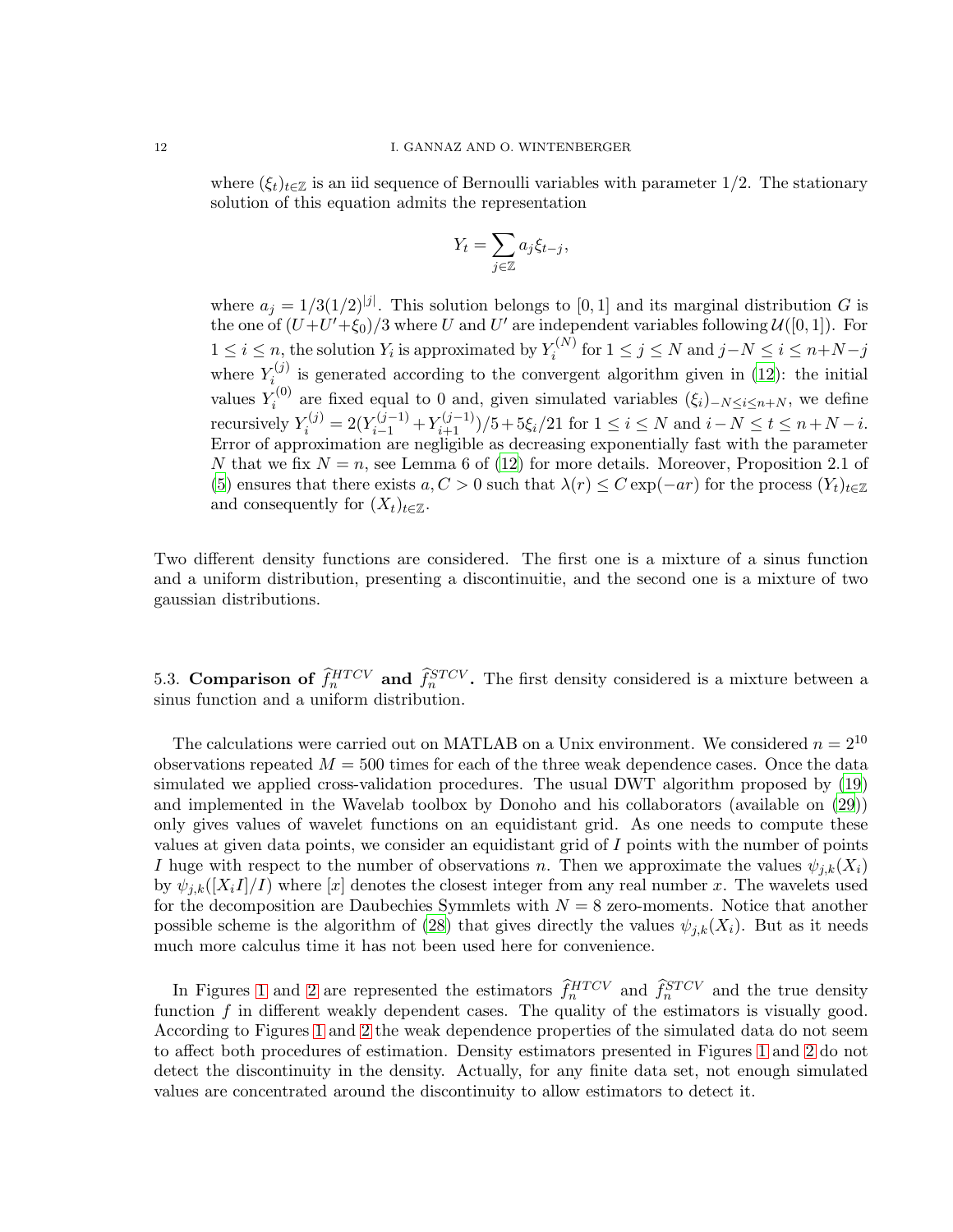<span id="page-13-0"></span>

FIGURE 1. Examples of estimators  $\hat{f}_n^{HTCV}$  obtained on  $2^{10}$  observations. The true distribution is represented in dashed lines. Figures from left to right correspond respectively to Case 1, Case 2 and Case 3.

<span id="page-13-1"></span>

FIGURE 2. Examples of estimators  $\hat{f}_n^{STCV}$  obtained on  $2^{10}$  observations. The true distribution is represented in dashed lines. Figures from left to right correspond respectively to Case 1, Case 2 and Case 3.

<span id="page-13-2"></span>Table [1](#page-13-2) gives approximations by Monte-Carlo method of the MISE. MISE values of the estimators have the same order whereas the weak dependent cases and  $\hat{f}_n^{STCV}$  is preferable in all the cases.

|                            | MISE of the estimation |                     |                      |  |
|----------------------------|------------------------|---------------------|----------------------|--|
|                            | Case 1                 | Case 2              | Case 3               |  |
| <b>HTCV</b><br><b>STCV</b> | 0.096696<br>0.082934   | 0.077064<br>0.06586 | 0.097193<br>0.097184 |  |

TABLE 1. MISE approximated by MC on 500 simulations of samples of size  $n = 2^{10}$ .

In Figure [3](#page-14-0) threshold levels are represented with respect to resolution levels. Their behaviors are similar in all cases: the threshold levels increase with respect to resolution levels. For small resolutions, both HTCV and STCV procedures are close as  $\hat{\lambda}_j^2$  is negligible in  $CV_j(\lambda)$ . For high resolution it is also the case as  $\hat{\lambda}_j^2$  is big enough to kill almost all  $\hat{\beta}_{j,k}$ . Moreover these figures tend to confirm that threshold levels do not depend on weak dependence. Finally remark that the curves do not behave in square root of  $j$  as theoretical threshold levels given in Theorem [3.1.](#page-5-1)

After looking at the threshold levels values, we give in Figure [4](#page-14-1) the frequencies of the  $\beta_{j,k}$ that are less than  $\lambda_j$  with respect to j. As these frequencies are not discretized in two values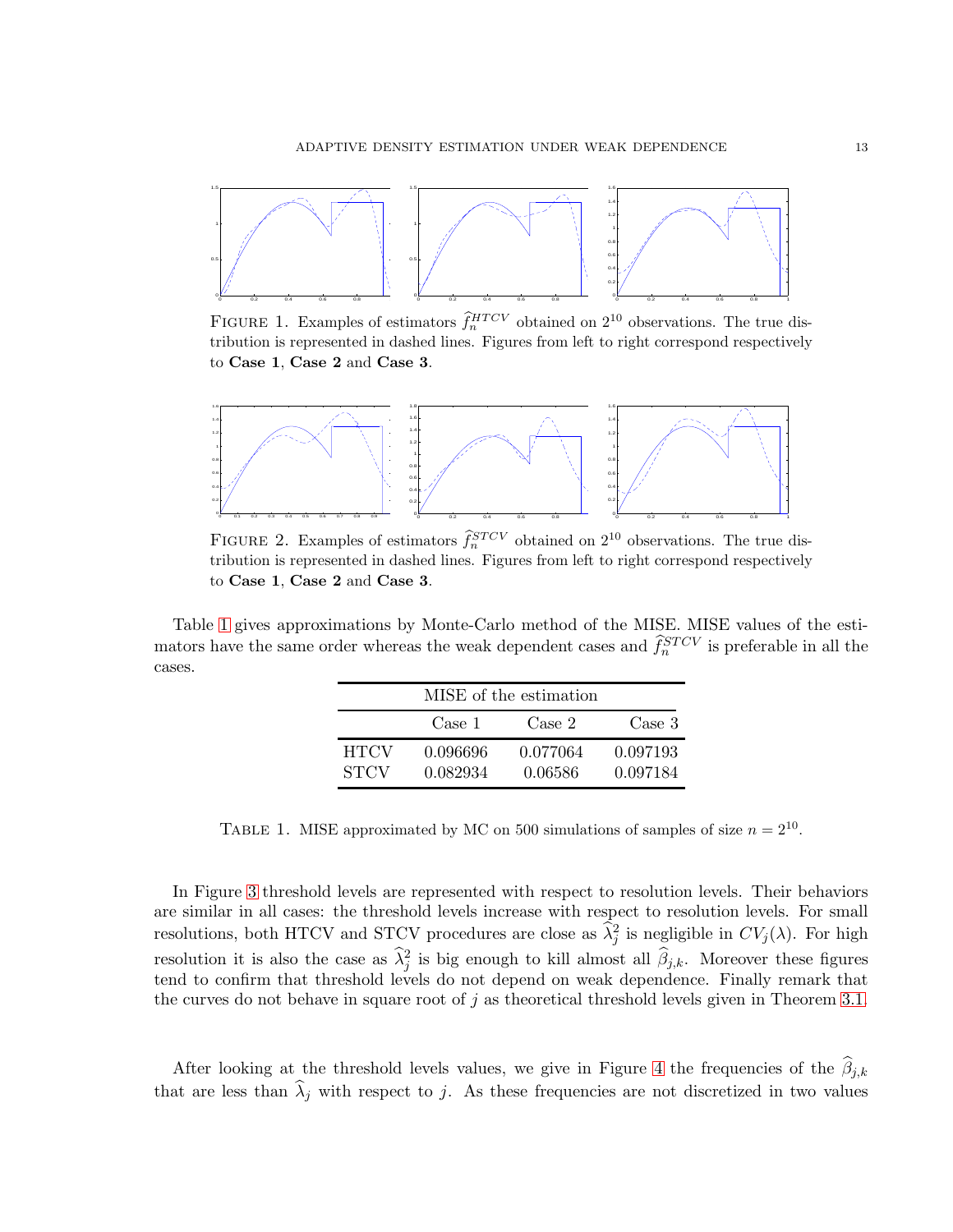<span id="page-14-0"></span>

Figure 3. Means of the proportions of the threshold levels obtained by cross-validation with respect to the resolution levels for hard-thresholding (left) and soft-thresholding (right). Case 1 corresponds to the solid line, Case 2 to the dashed line and Case 3 to the dotted line.

0 and 1, we can infer that both  $\hat{f}_n^{HTCV}$  and  $\hat{f}_n^{STCV}$  are not equivalent to linear estimators. It is encouraging for both methods as the results in [\(8](#page-28-0)) state that linear estimators are not nearminimax. One can also see in these figures that frequencies of effective thresholds are the same among the weak dependence cases.

<span id="page-14-1"></span>

Figure 4. Means of the proportions of thresholded coefficients with respect to the resolution levels for hard-thresholding (left) and soft-thresholding (right). Case 1 corresponds to the solid line, Case 2 to the dashed line and Case 3 to the dotted line.

<span id="page-14-2"></span>Finally, means of higher resolution levels are given in last Table [2.](#page-14-2) According to Theorem [3.1,](#page-5-1) the values of this parameter do depend on the cases of weak dependence. But no significant differences appear on simulations.

| Mean of $\hat{j}_1$ |                 |                |                |  |
|---------------------|-----------------|----------------|----------------|--|
| <b>HTCV</b>         | Case 1<br>5.168 | Case 2<br>5.14 | Case 3<br>5.13 |  |
| <b>STCV</b>         | 5.14            | 5.04           | 5.13           |  |

TABLE 2. Means of  $\hat{j}_1$  on 500 simulations of  $n = 2^{10}$  observations.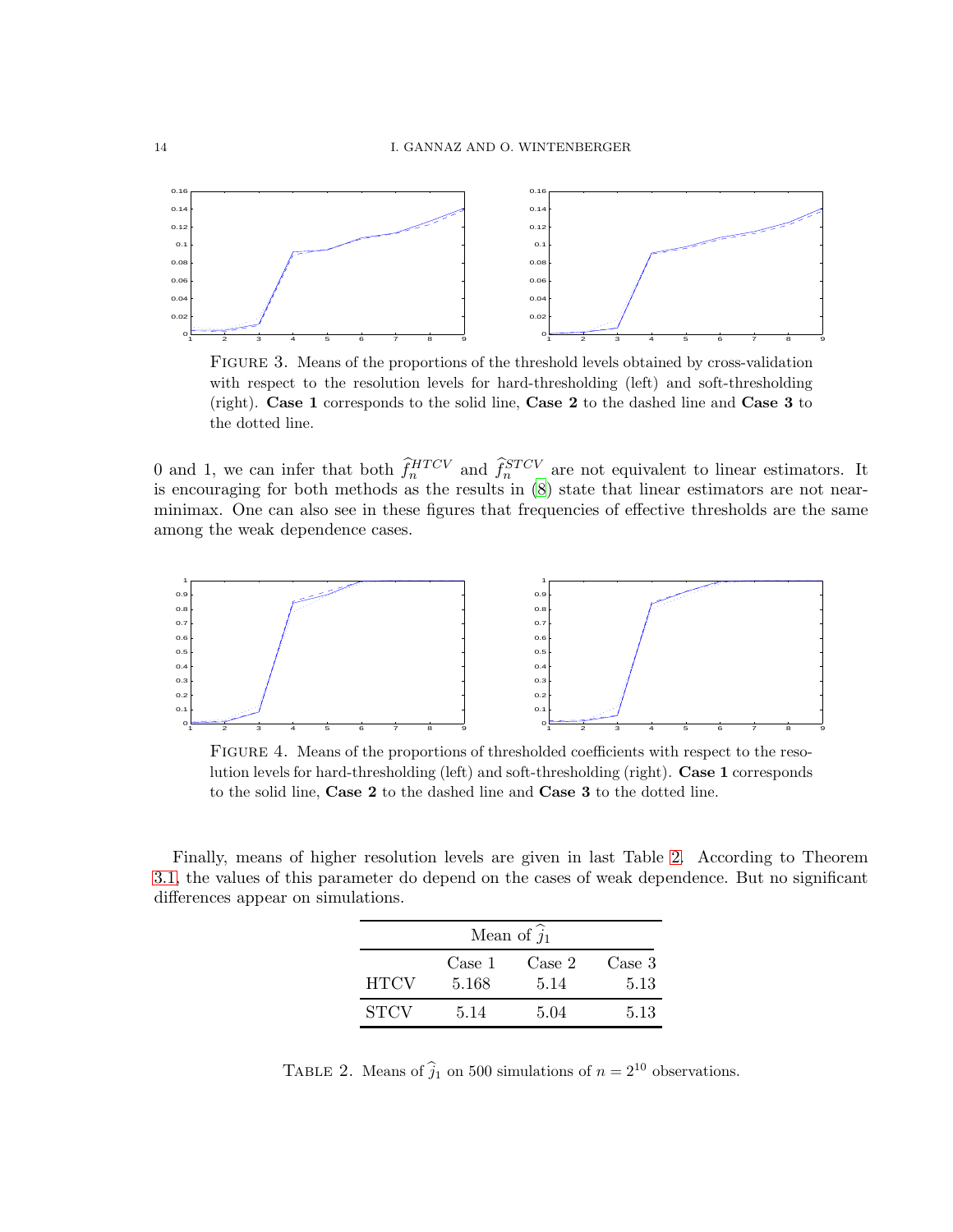5.4. Comparison with kernel estimators. As results computed in the last Subsection are systematically better for the STCV estimators than for the HTCV ones, we only present in the sequel results for the STCV estimators. Let us now consider the case of a density function that is a mixture of normal distributions. Like in [\(16\)](#page-28-14), we compare the quality of the wavelet estimator  $\hat{f}^{STCV}$  with linear kernel estimators. The kernel used is Epanechnikov's one and we computed two choices for its width parameter: firstly we consider the width given by the rule of thumb of Matlab, (more precisely, the width is equal to  $(q_3-q_1)/(2*0.6745)*(4/(3*n))^{1/5}$ , where  $q_1$  and  $q_3$  denote respectively the first and the third quartile of the empirical distribution) and secondly we consider the width obtained by cross validation on the mean integrated squared error risk.

In Figure [5](#page-15-0) are represented the means of wavelet and kernel estimators in the different cases. Like in the last Subsection, there is no visual difference between the different cases of dependence. In this Figure, it appears that the mean of the kernel estimators fails to detect the two modes of the density when the width is choosing according to the rule of thumb. The bandwidth is overestimated in this case. The quality of the wavelet estimators  $\hat{f}_n^{STCV}$  and the kernel estimators with the width from a cross validation procedure are visually equivalent.

<span id="page-15-0"></span>

FIGURE 5. Means of estimators  $\hat{f}_n^{STCV}$  obtained from  $2^{10}$  observations on 500 simulations. The mean of the wavelet estimators is represented in dashed lines while the means of the kernel estimators are represented respectively in line with dots for the rule of thumb's width (kernel estimator 1) and in dots for the cross-validation width (kernel estimator 2). Figures from left to right correspond respectively to Case 1, Case 2 and Case 3.

To analyse more precisely approximations realized by  $\hat{f}_n^{STCV}$  and by kernel estimators, we represent in Figure [6](#page-16-0) the evolution of the mean  $L^p$  risk with respect to p for the three estimators in each case of dependence, i.e.  $\mathbb{E}(\|g - f\|_p^p)^{1/p}$  with g equals to one of the three estimators. Even if these risks are close to each others, kernel estimator with cross validation bandwidth has the smallest risk for small values  $p \leq 4$ . Yet, approximations of this kernel estimator clearly get worse with higher values of p, while risks of  $\hat{f}_n^{STCV}$  seem relatively stable for different value of p. Concerning kernel estimator with the width parameter taken according to the rule of thumb, the  $L^p$  risk is worse for small values of p but comparable with the one of wavelet estimator for higher values, even if the modes of the density are not detected.

These graphs show that an advantage of  $\hat{f}_n^{STCV}$  is that its mean  $\mathbb{L}^p$  risk seems stable for high values of p. Nevertheless, the mean of the  $L^2$  risk is larger than the one of kernel estimators with cross-validation width and the computation time higher. One possible way to improve the quality of approximation for the cross validation procedure may be to consider different levels of thresholding at each resolution level. We do not investigate this axis of research as then the time of computation exploded.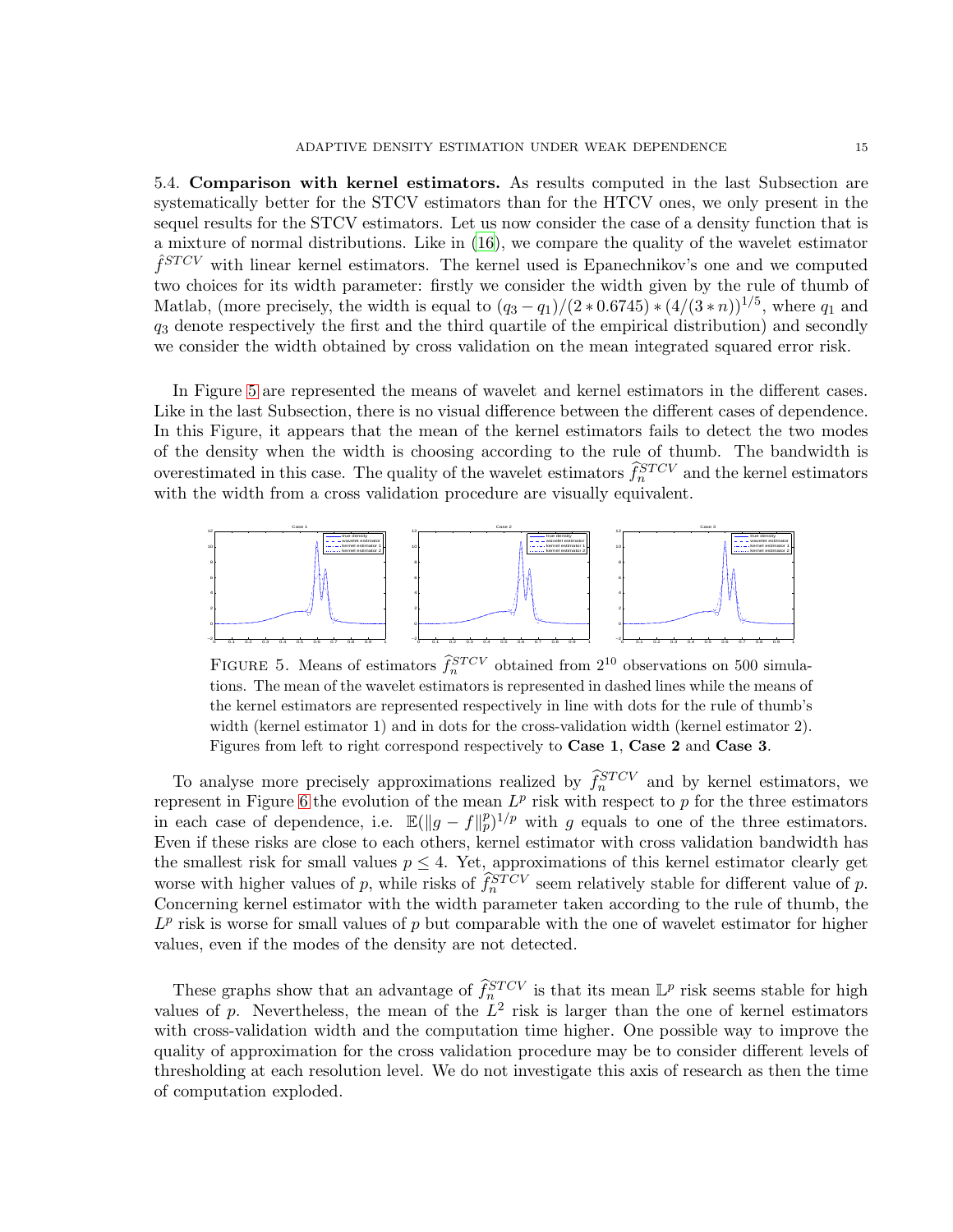<span id="page-16-0"></span>

FIGURE 6. Evolution of the  $L^p$  risk of estimators  $\hat{f}_n^{STCV}$  and kernel estimators obtained on 2<sup>10</sup> observations. The wavelet estimator is represented in dashed lines while the kernel estimators are represented respectively in dots line for the rule of thumb width (kernel estimator 1) and in dots for the cross-validation width (kernel estimator 2). Figures from left to right correspond respectively to Case 1, Case 2 and Case 3.

5.5. Different dependent samplings that do not satisfy (D). In this Subsection, we discuss the necessity of Assumption  $(D)$ . For this, we study the convergence of the density estimators on some dynamical systems that do not satisfy this assumption. More precisely, we focus on Liverani-Saussol-Vaienti maps, see [\(18](#page-29-11)), defined as the solution of  $X_t = T^i(X_{t-i})$  with

$$
T(x) = \begin{cases} x(1 + 2^{\alpha'} x^{\alpha'}), & 0 \le x \le 1/2 \text{ for some } 0 < \alpha' < 1\\ 2x - 1, & 1/2 < x \le 1. \end{cases}
$$

The process  $(X_t)_{t\in\mathbb{Z}}$  is stationary and such that the covariance terms  $Cov(f(X_0),g(X_r))$  are of order  $r^{1-1/\alpha'}$ , see [\(30](#page-29-12)) and refinement in [\(15\)](#page-28-15). Thus the Assumption (D) is not satisfied in this case and we have the non-minimaxity of any thresholded wavelets estimators:

<span id="page-16-1"></span>**Proposition 5.1.** Suppose that the father wavelet  $\phi$  is such that  $\int \phi > 0$  and that the assumptions of Theorem [3.1](#page-5-1) are satisfied. If  $1 > \alpha' \geq 1/(2\alpha + 1)$  with  $\alpha$  defined by [\(2.1\)](#page-4-1), then for the thresholded estimators of the marginal density of the Liverani-Saussol-Vaienti map of index  $\alpha$ there exists some  $C > 0$  such that:

 $n^{2\alpha} \mathbb{E}[\|\widehat{f}_n - f\|_2^2] \geq C$ , for n sufficiently large.

The same result also holds for the cross validation thresholded estimator  $\hat{f}_n^{STCV}$ .

The proof of this Proposition is given in Section [6.](#page-17-0)

To simulate these dynamical systems, we simulate  $Z_0$  according to the Lebesgue measure on [0, 1], then we apply recursively T to determine  $Z_i$  and finally we set  $(X_1, \ldots, X_n) = (Z_{n+1}, \ldots, Z_{2n})$ . This approximation of the stationary solution does not affect the study of the convergence rates as the dynamical system Z is ergodic in mean with rate  $O(n^{1-1/\alpha'})$ , see Theorem 5 of [\(30](#page-29-12)).

The analytic expression of the density  $f$  is unknown but it is proved to be continuous, locally Lipschitz and to behave like  $x^{-\alpha'}$  as  $x \to 0$ , see [\(18](#page-29-11)) and [\(30](#page-29-12)). In particular, f is unbounded on [0, 1]. Then we restrict our study on [0.01, 1] where f is bounded. As the true density f is unknown, we compare here the estimators  $\widehat{f}_n^{STCV}$  with other estimators. In Figure [7,](#page-17-1) we plot the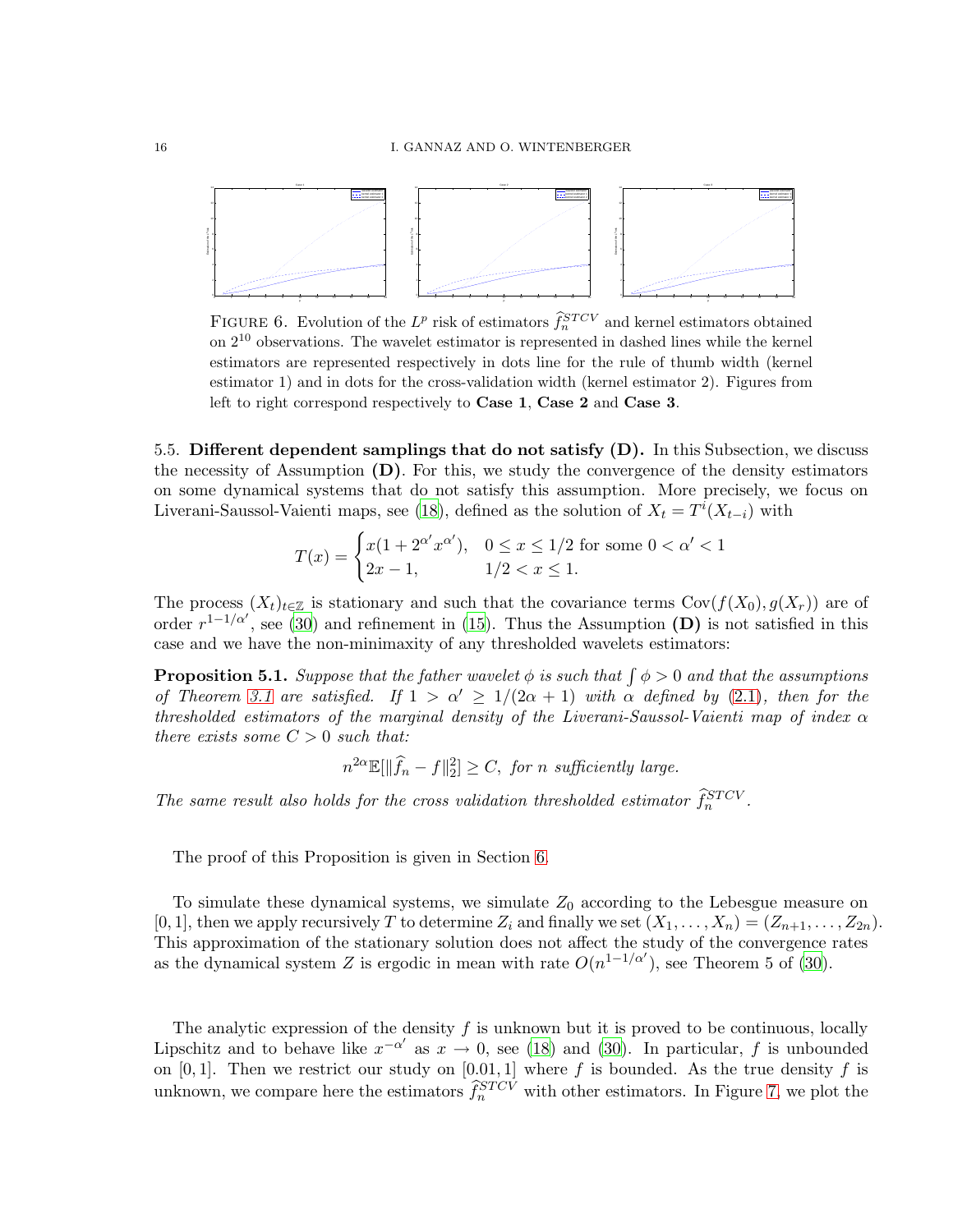<span id="page-17-1"></span>



FIGURE 7. Means of the estimators  $\hat{f}_n^{STCV}$  obtained on  $2^{10}$  observations and 500 simulations. Means of the kernel estimators are represented in dashed lines.

Visually, means of both estimators are closed to each other. To detect some difference between the estimators behavior, we decide to compute the moments of order  $k = 1, \ldots, 20$  of the estimators integrated on [0, 1]:

$$
\int_{0.01}^{1} \left( \mathbb{E}\left[g^{k}(t)\right] \right)^{1/k} dt
$$

where the random function g is alternatively  $\hat{f}_n^{STCV}$  or kernel estimators.

For small values  $\alpha' \leq 0.02$  and  $k \leq 4$ , the moments of both estimators have similar values. But as  $\alpha'$  growths, all the moments of  $\hat{f}_n^{STCV}$  explode more rapidly than the ones of kernel estimators as k increases. Previous simulations studies show no behavior difference for  $\hat{f}_n^{STCV}$ between independent cases and dependent cases satisfying (D). In dependent cases that do not satisfy (D), the behavior of  $\hat{f}_n^{STCV}$  depends on the decrease rates of covariance terms. On the contrary, the behavior of the kernel estimators with rule of thumb width is more stable when (D) is not satisfied.

### 6. Proofs

<span id="page-17-0"></span>In this Section are collected all the proofs of this paper.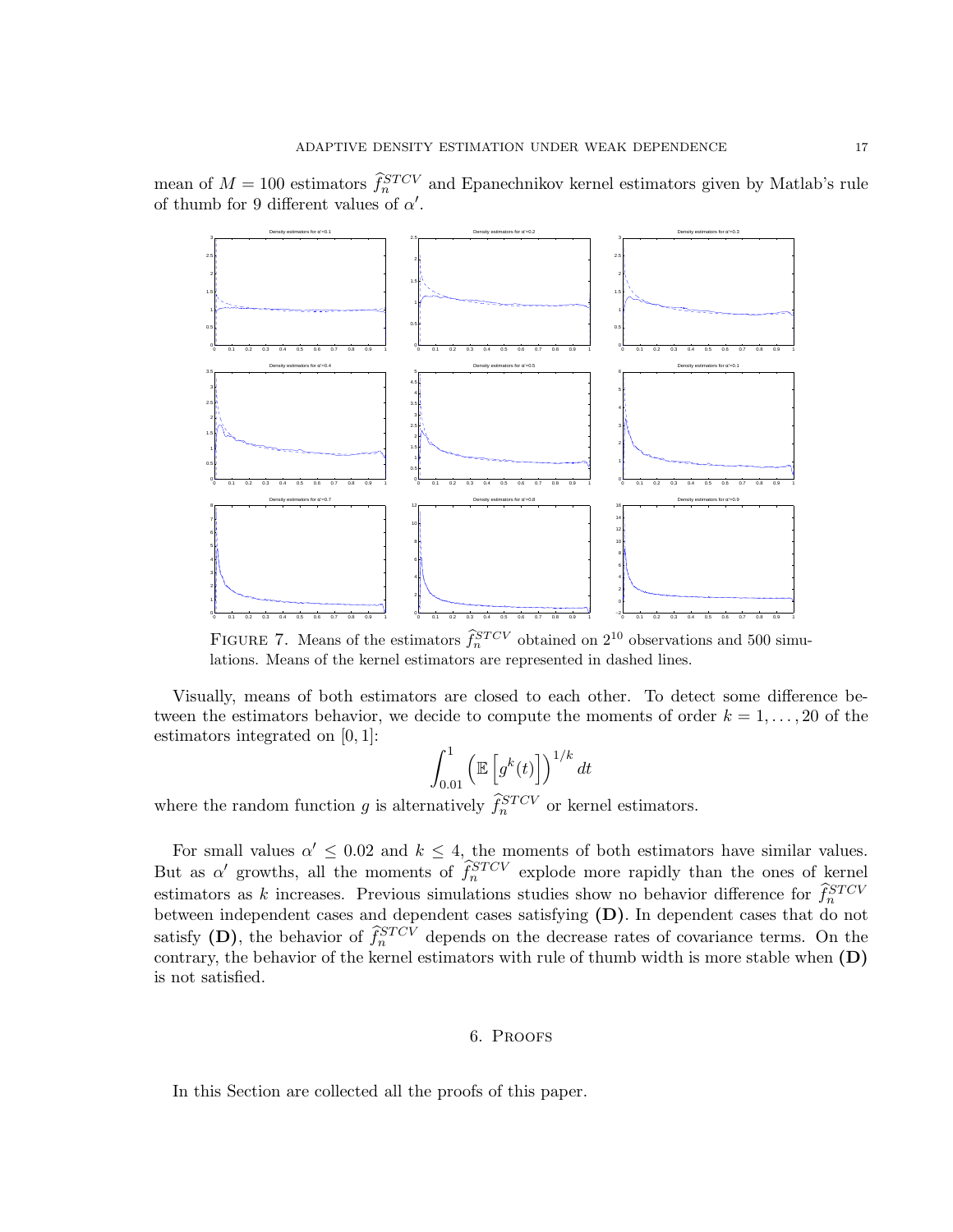

FIGURE 8. Moments of the estimators  $\hat{f}_n^{STCV}$  obtained on  $2^{10}$  observations and 500 simulations. In dashed lines are represented the moments of the kernel estimators.

<span id="page-18-0"></span>6.1. Proofs of Lemma [3.1.](#page-5-2) Firstly we give the proof of the inequality [\(3.1\)](#page-5-0) of Lemma [3.1.](#page-5-2) This proof is essentially based on Lemmas [6.1](#page-18-1) and [6.2.](#page-18-2) The first one, Lemma [6.1,](#page-18-1) is simply the Theorem 2 of [\(9](#page-28-1)) that we recall here for completeness:

<span id="page-18-1"></span>**Lemma 6.1.** (Doukhan & Louhichi (1999)) Let  $(Z_i)_{1 \leq i \leq n}$  be centeres variables.

Let q be an even integer and  $n \geq 2$ .

Suppose that for all  $p = 2, \ldots, q$  and for all  $1 \le s_1 \le s_p \le n$  satisfying max  $s_{i+1} - s_i = s_{u+1} - s_u = s_u$ r, there exists  $V_{p,n}$  such that:

$$
n\sum_{r=0}^{n-1}(r+1)^{p-2}Cov(Z_{s_1}\cdots Z_{s_u},Z_{s_{u+1}}\cdots Z_{s_p})\leq V_{p,n}.
$$

Then, we have

$$
\mathbb{E}\left|\sum_{i=1}^{n}Z_{i}\right|^{q} \leq \frac{(2q-2)!}{(q-1)!} \left\{V_{2,n}^{q/2} \vee V_{q,n}\right\},\tag{6.1}
$$

We refer the reader to [\(9](#page-28-1)) for the proof of this result. We apply this result on  $Z_i = \psi_{j,k}(X_i)$  –  $\beta_{j,k}$ , when (D) holds. We first determine the bounds  $V_{p,n}$  as under Assumption (D) we have:

$$
\sum_{r=0}^{n-1} (r+1)^{p-2} \text{Cov}(Z_{s_1} \cdots Z_{s_u}, Z_{s_{u+1}} \cdots Z_{s_p}) \leq \sum_{r=0}^{n-1} (r+1)^{p-2} \rho(r) p^2 (2^{j/2} M_2)^{p-2}.
$$

<span id="page-18-2"></span>Here we need the following analytic Lemma to bound the quantity  $\sum_{r=0}^{\infty} (r+1)^p \rho(r)$ :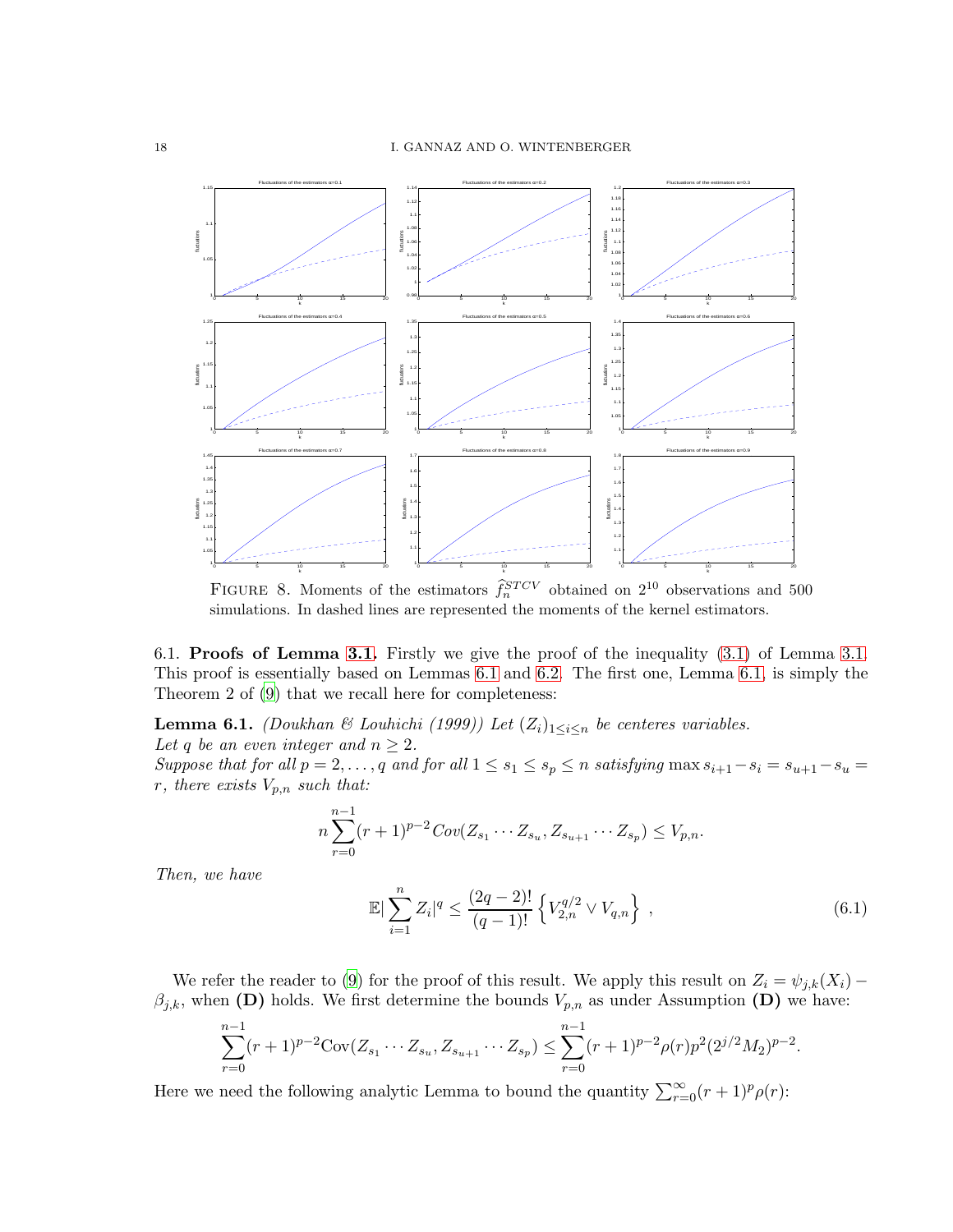**Lemma 6.2.** If [\(D2\)](#page-4-3) is satisfied, i.e. if  $\rho(r) \leq C_0 e^{-ar^b}$ , then for all integer p we have

$$
\sum_{r=0}^{\infty} (r+1)^p \rho(r) \le C_1 C_2^p (p!)^{1/b},\tag{6.2}
$$

with some constants  $C_1$  and  $C_2$  that are depending on a and b.

Applying this result, whose proof is given at the end of this subsection, we directly obtain the new bound:

$$
\sum_{r=0}^{n-1} (r+1)^{p-2} \text{Cov}(Z_{s_1} \cdots \leq C_1 p^2 (2^{j/2} M_2 C_2)^{p-2} ((p-2)!)^{1/b}
$$

We set  $V_{p,n} = C_1 p^2 (2^{j/2} M_2 C_2)^{p-2} ((p-2)!)^{1/b} n$ , and, applying Lemma [6.1,](#page-18-1) we obtain that:

$$
\mathbb{E}|\sum_{i=1}^n (Z_i - \mathbb{E}Z_0)|^q \le \frac{(2q-2)!}{(q-1)!} \left\{ (C_1 n)^{q/2} \right\} \vee \left\{ C_1 (2^{j/2} M_2 C_2)^{q-2} ((q-2)!)^{1/b} \right\}.
$$

Dividing by  $n^{-q}$  and noticing that  $2^{j/2} \le n$  for  $0 \le j \le \log n$ , we derive that:

$$
\mathbb{E}|\widehat{\beta}_{j,k} - \beta_{j,k})|^q \le n^{q/2} \frac{(2q-2)!}{(q-1)!} \left\{ (C_1)^{q/2} \right\} \vee \left\{ C_1 (M_2 C_2)^{q-2} ((q-2)!)^{1/b} \right\},
$$

which corresponds to the inequality [\(3.1\)](#page-5-0). In particular, for  $p = 2$  we have

$$
\mathbb{E}|\sum_{i=1}^n (Z_i - \mathbb{E}Z_0)|^2 \le 4C_1 n.
$$

Now the inequality [\(3.2\)](#page-5-0) of Lemma [3.1](#page-5-2) is a direct application of Theorem 1 in [\(10](#page-28-8)) with  $S_n = \sum_{i=1}^n (Z_i - \mathbb{E}Z_0), t = n\lambda, \nu = 0, \mu = 1/b, A_n = 4C_1n \text{ and } B_n = 2M_2C_22^{(2+b)/b}2^{j/2}.$  We refer the reader to [\(10\)](#page-28-8) for the definition of the parameters  $t, \nu, \mu, A_n$  and  $B_n$ .

*Proof of Lemma [6.2.](#page-18-2)* Define  $g(x) = (1+x)e^{-ax^b}$  for all  $x \le 0$ . Studying its derivative, we can easily see that it exists  $x_{a,b}$  such that the function g decreases on  $[x_{a,b}, +\infty)$ . If we denote  $k \ge 1$ the smallest integer greater than  $x_{a,b}$ , we can infer from  $(D2)$  that

$$
\sum_{r=0}^{\infty} (r+1)^p \rho(r) \leq C_0 \left( \sum_{r=0}^{k-1} (r+1)^p \rho(r) + \int_{k-1}^{\infty} (x+1)^p \exp(-ax^b) dx \right) \leq C_0 \left( C_{a,b} + \int_0^{\infty} (x+1)^p \exp(-ax^b) dx \right).
$$

With a convex inequality on  $x \mapsto x^p$ , we achieve the bound

$$
\sum_{r=0}^{\infty} (r+1)^p \rho(r) \le C_0 \left( C_{a,b} + 2^{p-1} \left( \int_0^{\infty} x^p \exp(-ax^b) dx + \int_0^{\infty} \exp(-ax^b) dx \right) \right).
$$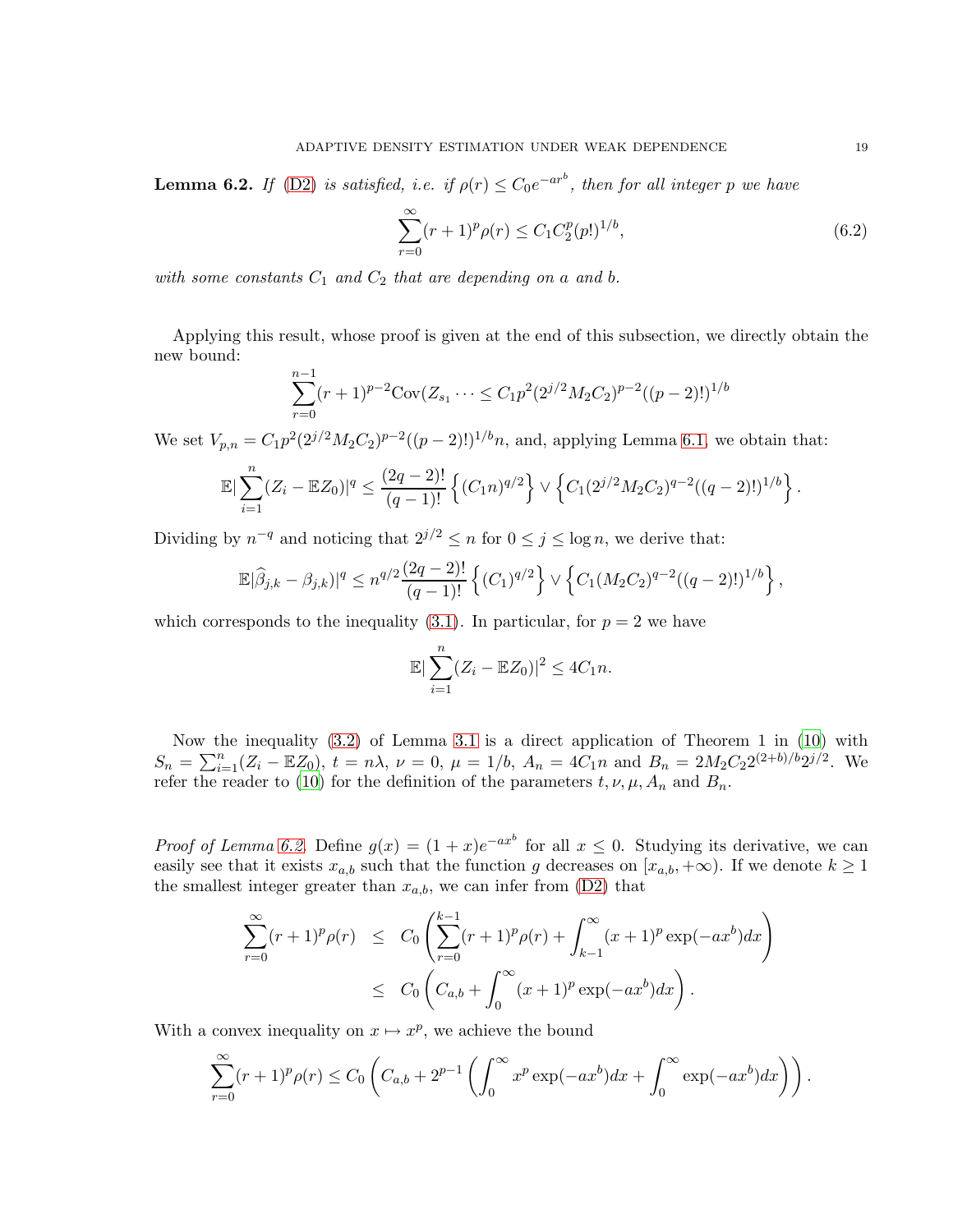Then, writing  $u = ax^b$ ,

$$
\sum_{r=0}^{\infty} (r+1)^p \rho(r) \le C_0 \left( C_{a,b} + 2^{p-1} b^{-1} \left[ a^{-(p+1)/b} \Gamma\left(\frac{p+1}{b}\right) + a^{-1/b} \Gamma\left(\frac{1}{b}\right) \right] \right),
$$

with  $\Gamma$  defined by  $\Gamma(x) = \int_0^\infty \underline{u}^{x-1} \exp(-u) du$  for all  $x > 0$ . Let  $\lceil x \rceil$  denotes the largest integer smaller than  $x > 0$  and note  $\overline{\Gamma} = \sup_{x \in [0,1]} \Gamma(x)$ . Using the inequalities  $\Gamma((p+1)/b) \leq \overline{\Gamma}[(p+1)/b]$  $1)/b$ !  $\leq \overline{\Gamma}e^{p/b}(p!)^{1/b}$  and the fact that this last bound is also available for  $\Gamma(1/b)$ , we have:

$$
\sum_{r=0}^{\infty} (r+1)^p \rho(r) \leq C_0 \left( C_{a,b} + 2^{p-1} b^{-1} \left[ a^{-(p+1)/b} + a^{-1/b} \right] \overline{\Gamma} e^{p/b} (p!)^{1/b} \right)
$$
  

$$
\leq C_0 \left( C_{a,b} + 2^{-1} b^{-1} a^{-1/b} \overline{\Gamma} \right) \left( 2e^{1/b} (a^{-1/b} \vee 1) \right)^p (p!)^{1/b}.
$$

<span id="page-20-0"></span>The Lemma comes immediately by choosing the appropriated constants.

6.2. Proof of Theorem [3.1.](#page-5-1) The proof of Theorem [3.1](#page-5-1) is very similar to the one in the iid case given in [\(8](#page-28-0)). In the sequel, C denotes a positive real number that does not depend on  $n, j$  nor k. Its value may vary from an equation to another. Let us fix  $1 \leq p < \infty$  and consider only the cases where  $1 \leq \pi \leq p$ . The cases where  $\pi > p$  follow from the case  $\pi = p$  applying Jensen's inequality on the error term  $\mathbb{E} \|\widehat{f}_n - f\|_p^p$ . Theorem [3.1](#page-5-1) provides the convergence rate for f belonging to the Besov Ball  $\mathcal{B}_{\pi,r}^s(M_1)$ . In particular  $f \in L^2$  and it can be written as:

$$
f = \underbrace{\sum_{k=0}^{2_0^j-1} \alpha_{j_0,k} \phi_{j_0,k}}_{E_{j_0}f} + \underbrace{\sum_{j=j_0}^{\infty} \sum_{k=0}^{2^j-1} \beta_{j,k} \psi_{j,k}}_{D_{j_0}f}.
$$

We decompose the estimators  $f_n$  of  $f$  in the same way:

$$
\widehat{f}_n = \underbrace{\sum_{k=0}^{2_0^j - 1} \widehat{\alpha}_{j_0,k} \phi_{j_0,k}}_{\widehat{E}_{j_0} f} + \underbrace{\sum_{j=0}^{j_1} \sum_{k=0}^{2^j - 1} \gamma_{\lambda_j}(\widehat{\beta}_{j,k}) \psi_{j,k}}_{\widehat{D}_{j_0} f},
$$

where the  $\gamma_{\lambda_j}$  denotes without distinction the soft and hard-threshold function.

Thanks to Minkowski's inequality, the risk of  $f_n$  is divided in two terms:

$$
\mathbb{E}[\|\widehat{f}_n - f\|_p^p] \le 2^{p-1} \left( \underbrace{\mathbb{E}[\|\widehat{E}_{j0}f - E_{j0}f\|_p^p]}_{T_1} + \underbrace{\mathbb{E}[\|\widehat{D}_{j0,j_1}f - D_{j0}f\|_p^p]}_{T_2} \right).
$$

<span id="page-20-1"></span>To study the convergence rates of these terms the main tools are the following Lemmas given respectively in [\(21\)](#page-29-4) and [\(8](#page-28-0)). Here for any  $p \geq 1$  we denote  $\|\cdot\|_{\ell_p}$  the  $\ell_p$ -norm defined by  $||a||_{\ell}^p$  $\frac{p}{\ell_p} = \sum_i |a_i|^p$  for any sequence of real number  $(a_i)_{i \geq 0}$ .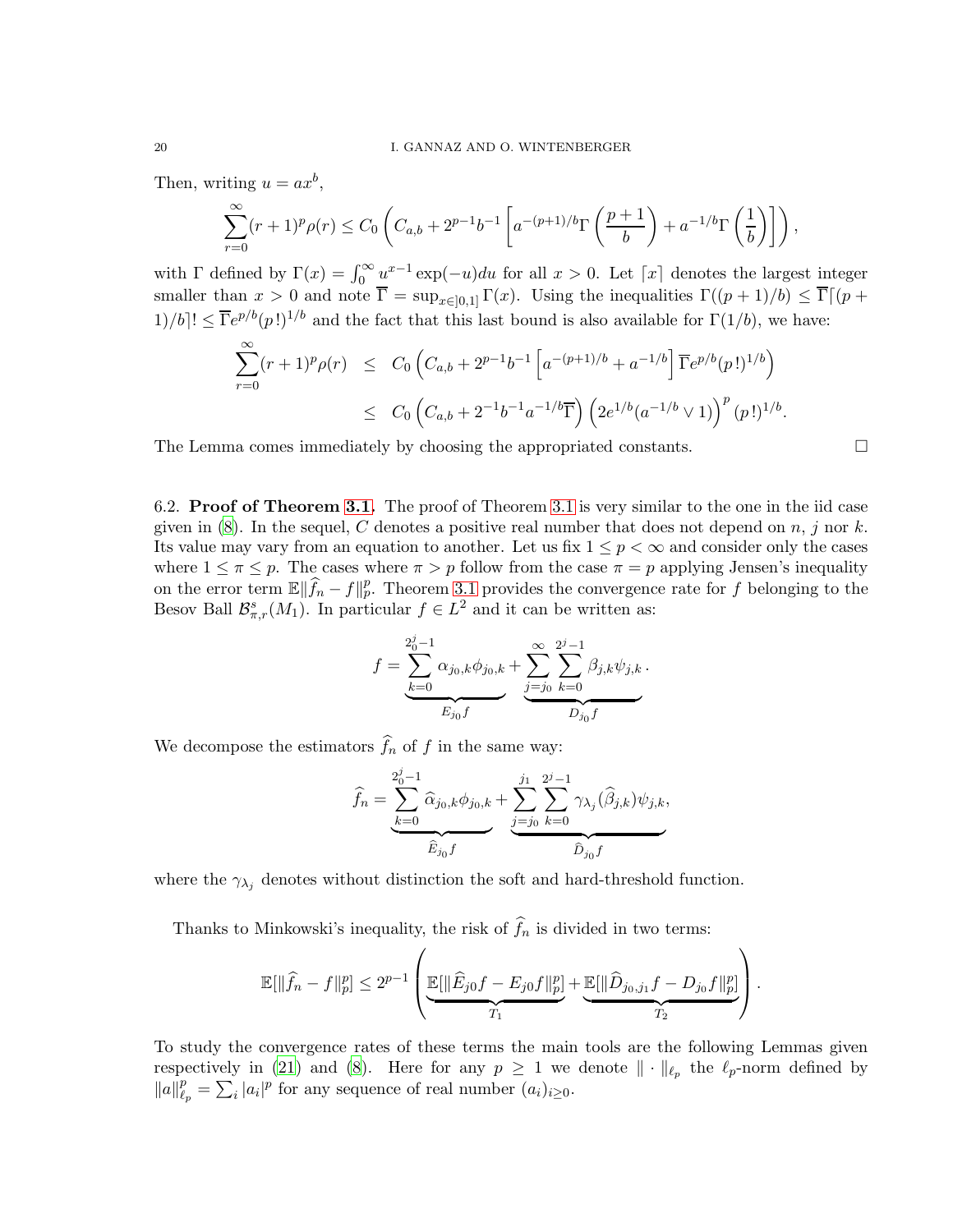**Lemma 6.3.** Let  $\delta$  denote with no distinction  $\phi$  and  $\psi$ . For any  $1 \leq p \leq \infty$ , there exists  $c_1, c_2 > 0$ such that for all  $j \geq 0$  and all sequence  $(a_k)_{0 \leq k \leq 2^j-1}$  we have

$$
c_1 2^{j(p/2-1)} \|a\|_{\ell_p}^p \le \left\|\sum_{k=0}^{2^j-1} a_k \delta_{j,k}\right\|_p^p \le c_2 2^{j(p/2-1)} \|a\|_{\ell_p}^p.
$$

<span id="page-21-0"></span>**Lemma 6.4.** For any  $1 \leq p < \infty$  there exists a constant  $C > 0$  such that for all  $0 \leq j^{-} \leq j^{+}$ and any triangular arrays  $(a_{j,k})_{j^-\leq j\leq j^+, 0\leq k\leq 2^j-1}$  we have

$$
\left\|\sum_{j=j^{-}}^{j^{+}}\sum_{k=0}^{2^{j}-1}a_{j,k}\delta_{j,k}\right\|_{p}^{p} \leq C\left\{\sum_{j=j^{-}}^{j^{+}}2^{j(p/2-1)}\|a_{j}\|_{\ell_{p}}^{p}, \atop \left(\sum_{j=j^{-}}^{j^{+}}2^{j\beta p/(p-2)}\right)^{(p-2)/2} \sum_{j=j^{-}}^{j^{+}}2^{j(p/2-1-\beta p/2)}\|a_{j}\|_{\ell_{p}}^{p}, \quad \text{ if } p>2.
$$

Here  $\beta$  is an arbitrary real number.

6.2.1. Bias of scale estimation  $T_1$ . Lemma [6.3](#page-20-1) for  $\delta = \phi$  and  $a_k = \hat{\alpha}_{j_0,k} - \alpha_{j_0,k}$  yields the existence of  $C > 0$  such that

$$
T_1=\mathbb{E}\left\|\sum_{k=0}^{2^j_0-1}(\widehat{\alpha}_{j_0,k}-\alpha_{j_0,k})\phi_{j_0,k}\right\|_p^p\leq C\,2^{j_0(p/2-1)}\sum_{k=0}^{2^{j_0}-1}\mathbb{E}|\widehat{\alpha}_{j_0,k}-\alpha_{j_0,k}|^p.
$$

Thanks to Lemma [3.1,](#page-5-2) the term  $T_1$  is bounded by

<span id="page-21-2"></span>
$$
T_1 \le C 2^{j_0 p/2} n^{-p/2}.
$$

Note that the choice of  $j_0$  in Theorem [3.1](#page-5-1) implies that the order of the bound is  $(2^{j_0}/n)^{p/2} \le$  $Cn^{-pN/(2+2N)}$  negligible compare with  $n^{-ps/(1+2s)}$  thanks to the hypothesis  $N > 2s$ . Note that

$$
\frac{\alpha_{-}}{\alpha_{+}} = 1 + \frac{\epsilon}{2sp\pi(1 + 2(s - 1/\pi))},\tag{6.3}
$$

in order that if  $\epsilon > 0$  then  $\alpha_+ < \alpha_-$ , if  $\epsilon < 0$  then  $\alpha_+ > \alpha_-$  and if  $\epsilon = 0$  then  $\alpha_+ = \alpha_-$ . We conclude that for all possible choices of  $\epsilon$  the term  $T_1$  is negligible.

6.2.2. Details term  $T_2$ . The proof is based on multiple applications of Lemma [6.4](#page-21-0) with  $a_{j,k} =$  $\gamma_{\lambda_j}(\hat{\beta}_{j,k})-\beta_{j,k}$  and different  $j^-$  and  $j^+$ . Studying the expectation of the loss, according to Lemma [6.4](#page-21-0) and from the linearity of the expectation, the key terms of the bounds are

$$
\mathbb{E} \|\gamma_{\lambda_j}(\widehat{\beta}_{j,k})-\beta_{j,k}\|_{\ell_p}^p = \sum_{k=0}^{2^j-1} \mathbb{E}|\gamma_{\lambda_j}(\widehat{\beta}_{j,k})-\beta_{j,k}|^p.
$$

<span id="page-21-1"></span>The following Lemma gives upper bounds for the terms  $\mathbb{E}|\gamma_{\lambda_j}(\widehat{\beta}_{j,k}) - \beta_{j,k}|^p$  for any  $j,k$ :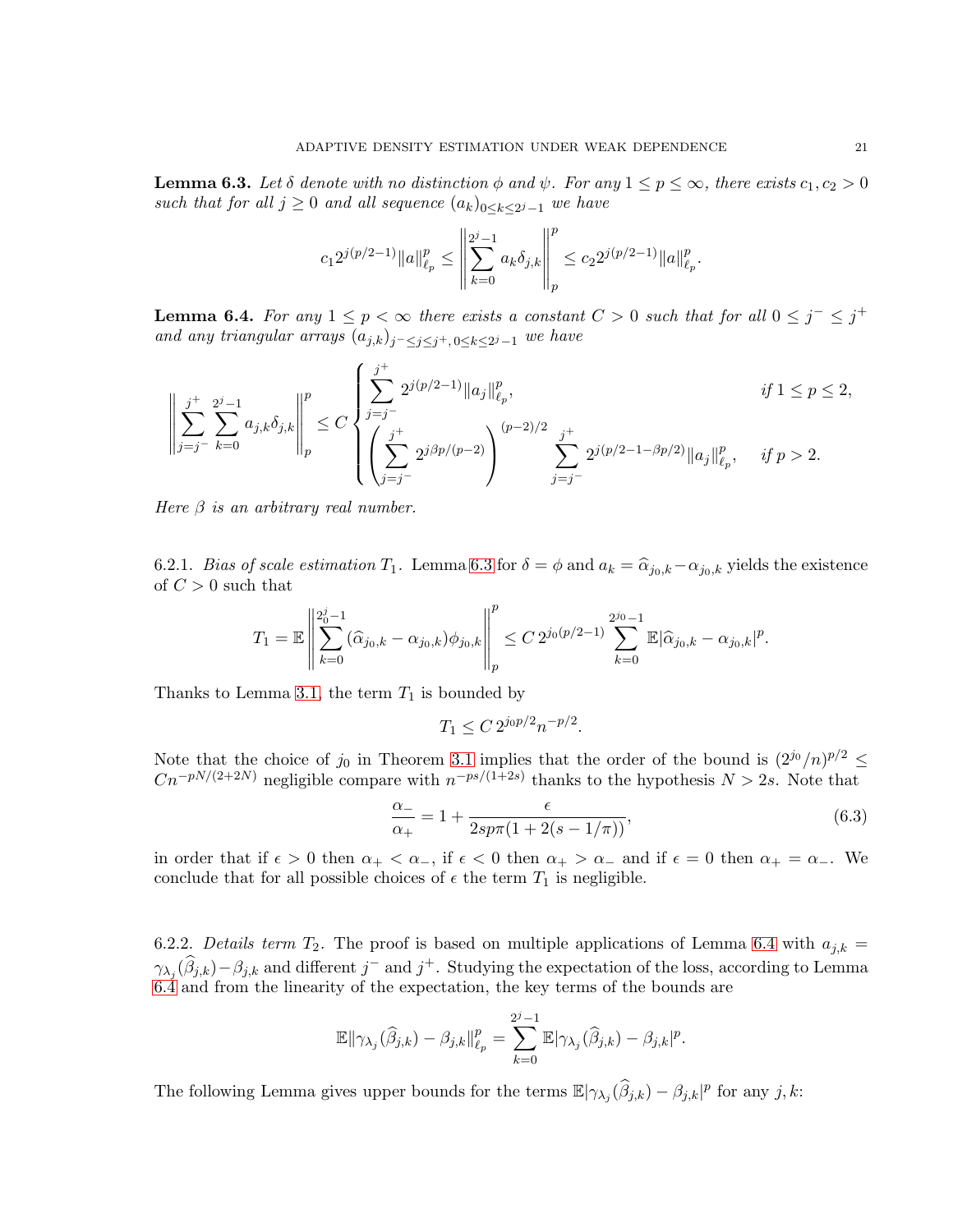**Lemma 6.5.** Under the assumptions of Theorem [3.1,](#page-5-1) there exists a constant  $C > 0$  such that for all  $j_0 \leq j \leq j_1$  and all  $0 \leq k \leq 2^j - 1$  we have

<span id="page-22-0"></span>
$$
\mathbb{E}|\gamma_{\lambda_j}(\widehat{\beta}_{j,k})-\beta_{j,k}|^p\leq C(\mathbf{B1}\wedge\mathbf{B2}\wedge\mathbf{B3}),
$$

where  $\mathbf{B1} = |\beta_{j,k}|^p$ ,  $\mathbf{B2} = |\beta_{j,k}|^{\pi} \lambda_j^{p-\pi}$  $j^{p-\pi}$  and **B3**= $\lambda_j^p$  $_{j}^{p}.$ 

*Proof.* From the definition of the hard and soft-threshold functions  $\gamma_{\lambda_i}$  we have :

$$
|\gamma_{\lambda_j}(\widehat{\beta}_{j,k}) - \beta_{j,k}|^p \le 2^{p-1} \left( |\widehat{\beta}_{j,k} - \beta_{j,k}|^p + |\lambda_j|^p \right) 1\!\!1_{\{|\widehat{\beta}_{j,k}| > \lambda_j\}} + |\beta_{j,k}|^p 1\!\!1_{\{|\widehat{\beta}_{j,k}| \le \lambda_j\}}.
$$
 (6.4)

The idea is to introduce the difference  $|\beta_{j,k} - \beta_{j,k}|$  and bound it using Lemma [3.1.](#page-5-2) More precisely, we have

$$
\mathbb{1}_{\{\vert \widehat{\beta}_{j,k}\vert>\lambda_j\}}\leq\mathbb{1}_{\{\vert \widehat{\beta}_{j,k}-\beta_{j,k}\vert\geq\lambda_j/2\}}+\mathbb{1}_{\{\vert \beta_{j,k}\vert\geq\lambda_j/2\}},
$$

and the expectation of the first term of the bound in [\(6.4\)](#page-22-0) is bounded by:

$$
\left(\mathbb{E}|\widehat{\beta}_{j,k} - \beta_{j,k}|^{2p}\right)^{1/2} \left(\mathbb{P}(|\widehat{\beta}_{j,k} - \beta_{j,k}| \ge \lambda_j/2)\right)^{1/2} + |\lambda_j|^p \mathbb{P}(|\widehat{\beta}_{j,k} - \beta_{j,k}| \ge \lambda_j/2) + (\mathbb{E}|\widehat{\beta}_{j,k} - \beta_{j,k}|^p + |\lambda_j|^p) \mathbb{1}_{\{|\beta_{j,k}| \ge \lambda_j/2\}}.
$$

Inequality [\(3.1\)](#page-5-0) in Lemma [3.1](#page-5-2) provides that  $\mathbb{E}|\widehat{\beta}_{j,k} - \beta_{j,k}|^p \leq Cn^{-p/2}$  and consequently the expectation terms of the sum are smaller than  $|\lambda_j|^p$ . Applying [\(3.2\)](#page-5-0) of Lemma [3.1](#page-5-2) with  $\lambda = \lambda_j$ satisfying  $\lambda_j \sqrt{n} = Kj$ , we infer the existence of a constant  $c > 0$  such that

$$
\left(\mathbb{P}(|\widehat{\beta}_{j,k} - \beta_{j,k}| \ge \lambda_j/2)\right)^{1/2} \le C2^{-cKj}
$$

from the inequality

$$
(2^{j/2}/\sqrt{n})^b \le (\log n)^{-2b-3} \le Cj^{-2b-3}.
$$

Using  $1\!\!1_{\{|\widehat{\beta}_{j,k}| \leq \lambda_j\}} \leq 1\!\!1_{\{|\widehat{\beta}_{j,k} - \beta_{j,k}| \geq \lambda_j\}} + 1\!\!1_{\{|\beta_{j,k}| \leq 2\lambda_j\}},$  the expectation of the second term of the bound in  $(6.4)$  is lower than

$$
|\beta_{j,k}|^p\left(\mathbb{P}(|\widehat{\beta}_{j,k}-\beta_{j,k}|\geq\lambda_j)+1\!\!1_{\{|\beta_{j,k}|\leq 2\lambda_j\}}\right).
$$

As above the probability term is bounded by  $2^{-cKj}$ .

Using all the previous bounds in inequality [\(6.4\)](#page-22-0) leads to an upper bound for  $\mathbb{E}|\gamma_{\lambda_j}(\widehat{\beta}_{j,k})-\beta_{j,k}|^p$ with the expression  $B(p, j, k) + (\lambda_j^p + |\beta_{j,k}|^p) 2^{-cKj}$  where

$$
B(p,j,k) = \lambda_j^p 1\!\!1_{\{|{\beta}_{j,k}| \geq {\lambda}_j\}} + |{\beta}_{j,k}|^p 1\!\!1_{\{|{\beta}_{j,k}| \leq {\lambda}_j\}}
$$

.

We investigate three ways for bounding  $B(p, j, k)$ , using the fact that  $\mathbb{1}_{\{a \leq b\}} \leq (b/a)^{\alpha}$  for all  $a, b > 0$  and all  $\alpha \geq 0$ :

**B1:**  $B(p, j, k) \le C|\beta_{j,k}|^p$  using the indicator in the first term of the sum,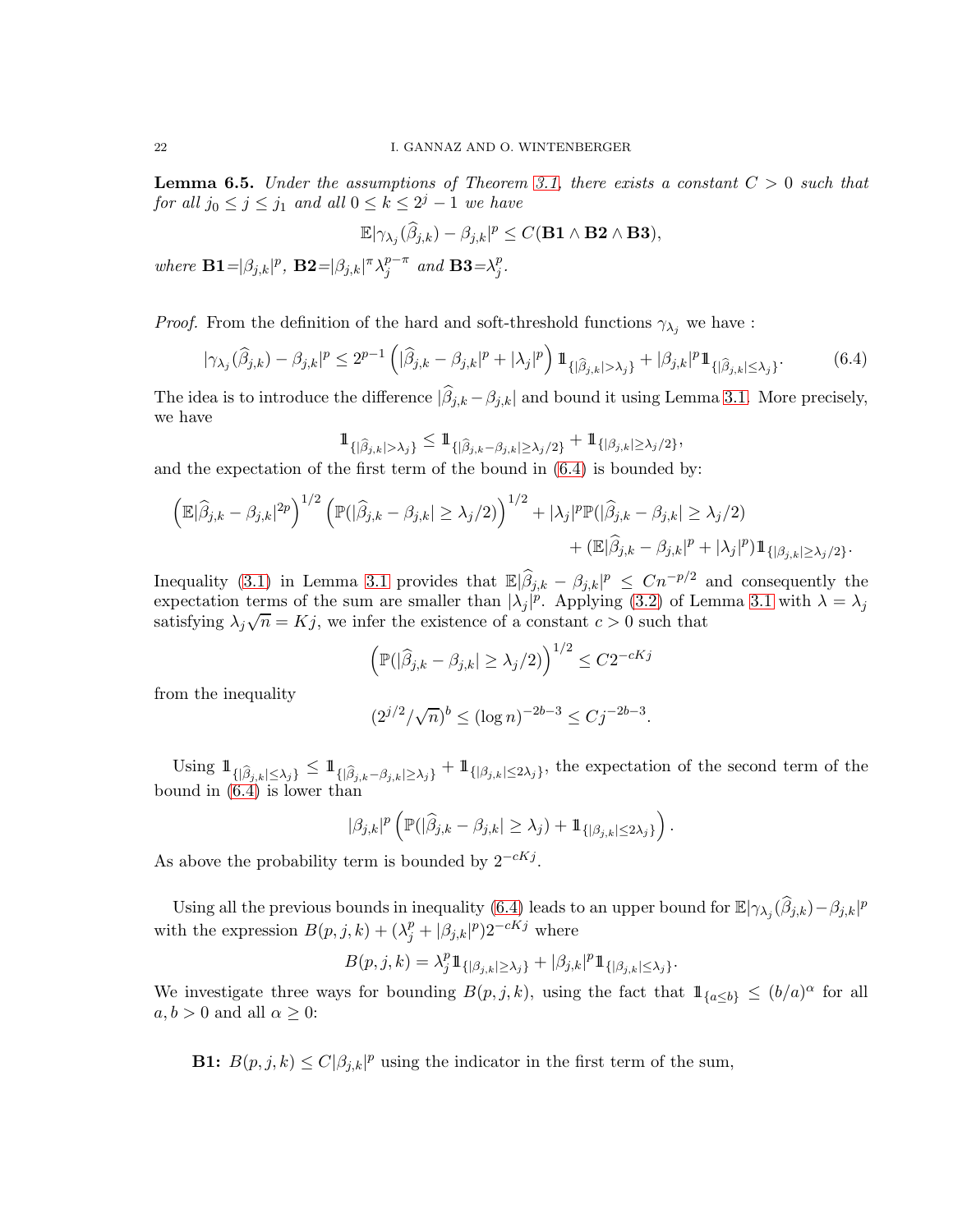**B2:**  $B(p, j, k) \leq C|\beta_{j,k}|^{\pi} \lambda_j^{p-\pi}$  with  $a = \lambda_j$ ,  $b = |\beta_{j,k}|$  and  $\alpha = \pi$  in the first term and  $a = |\beta_{j,k}|$ ,  $b = \lambda_j$  and  $\alpha = p - \pi$  in the second term of the sum,

**B3:**  $B(p, j, k) \le C \lambda_j^p$  using the indicator in the second term of the sum.

Thanks to a suitable choice of K it is obvious that  $(\lambda_j^p + |\beta_{j,k}|^p)2^{-cKj}$  is smaller than  $(B1 \wedge B2 \wedge$ B3). The result of Lemma [6.5](#page-21-1) follows.

The end of the proof of Theorem [3.1](#page-5-1) is based on successive uses of **B1**, **B2** and **B3** depending on the resolution levels j.

Let us first consider the highest multi resolution levels  $j > j_+$  where **B1** is the most efficient bound given in Lemma [3.1.](#page-5-2) The integer  $j_+$  will be fixed later. From Minkowski's inequality we obtain the following bound for  $T_2$ , up to a constant:

$$
\mathbb{E}\Big\|\sum_{j=j_0}^{j_+}\sum_{k=0}^{2^j-1}(\gamma_{\lambda_j}(\widehat{\beta}_{j,k})-\beta_{j,k})\psi_{j,k}\Big\|_p^p+\mathbb{E}\Big\|\sum_{j_+
$$

The term  $T_{22}$  is bounded applying Lemma [6.4](#page-21-0) with  $j^- = j_+ + 1$ ,  $j^+ = \infty$  and  $a_{j,k} = \gamma_{\lambda_j}(\hat{\beta}_{j,k}) - \beta_{j,k}$ for  $j_+ < j \leq j_1$  and  $0 \leq k \leq 2^j - 1$ ,  $a_{j,k} = -\beta_{j,k}$  for  $j > j_1$  and  $0 \leq k \leq 2^j - 1$ . Using Lemma [6.5](#page-21-1) with **B1**, we achieve that  $\mathbb{E} ||a_j||_{\ell_1}^p$  $\frac{p}{\ell_p} \leq C \|\beta_j\|_{\ell_p}^{\tilde{p}}$  $\frac{p}{\ell_p}$  for all  $j > j_+$  and we have:

$$
T_{22} \leq C \begin{cases} \displaystyle{\sum_{j > j_+}} 2^{j(p/2-1)} \|\beta_j\|_{\ell_p}^p, & \text{if } 1 \leq p \leq 2, \\ \displaystyle{\left(\sum_{j > j_+} 2^{j\beta p/(p-2)}\right)^{(p-2)/2}} \sum_{j > j_+} 2^{j(p/2-1-\beta p/2)} \|\beta_j\|_{\ell_p}^p, & \text{if } p > 2. \end{cases}
$$

The Sobolev inclusion  $\mathcal{B}_{\pi,r}^s \subset \mathcal{B}_{p,r}^{s'} \subset \mathcal{B}_{p,\infty}^{s'}$  with  $s' = s - 1/\pi + 1/p$  leads us to choose  $\beta = -2s'$ . Noting that  $\sum_{j>j_+} 2^{-j2s'p/(p-2)} \leq C2^{-j_+s'p/2/(p-2)}$  we obtain the inequalities:

$$
T_{22}\leq C 2^{-j_+s'p}\sum_{j=j_+}^\infty 2^{j(s'p+p/2-1)}\|\beta_j\|_{\ell_p}^p\leq C\|f\|_{s',p,\infty}^p2^{-j_+s'p}.
$$

We can choose  $j_+$  as the largest integer such as

$$
2^{j_+} \leq \left(\frac{n}{\log n}\right)^{\frac{\alpha}{s'}}.
$$

We have to check that  $j_+ \leq j_1$  for n sufficiently large, *i.e.*  $s' > \alpha$ . When  $\epsilon \leq 0$  we have  $\alpha = s'/(1 + 2(s - 1/\pi))$  and  $\alpha < s'$  because  $s > 1/\pi$  by hypothesis. When  $\epsilon > 0$ , equality [\(6.3\)](#page-21-2) implies that  $\alpha_+ \leq \alpha_- \leq s'$  and then obviously  $s' > \alpha$  for all the possible values of  $\epsilon$ . With this choice of  $j_+$ , the rate of convergence of  $T_{22}$  is then the one stated in the Theorem.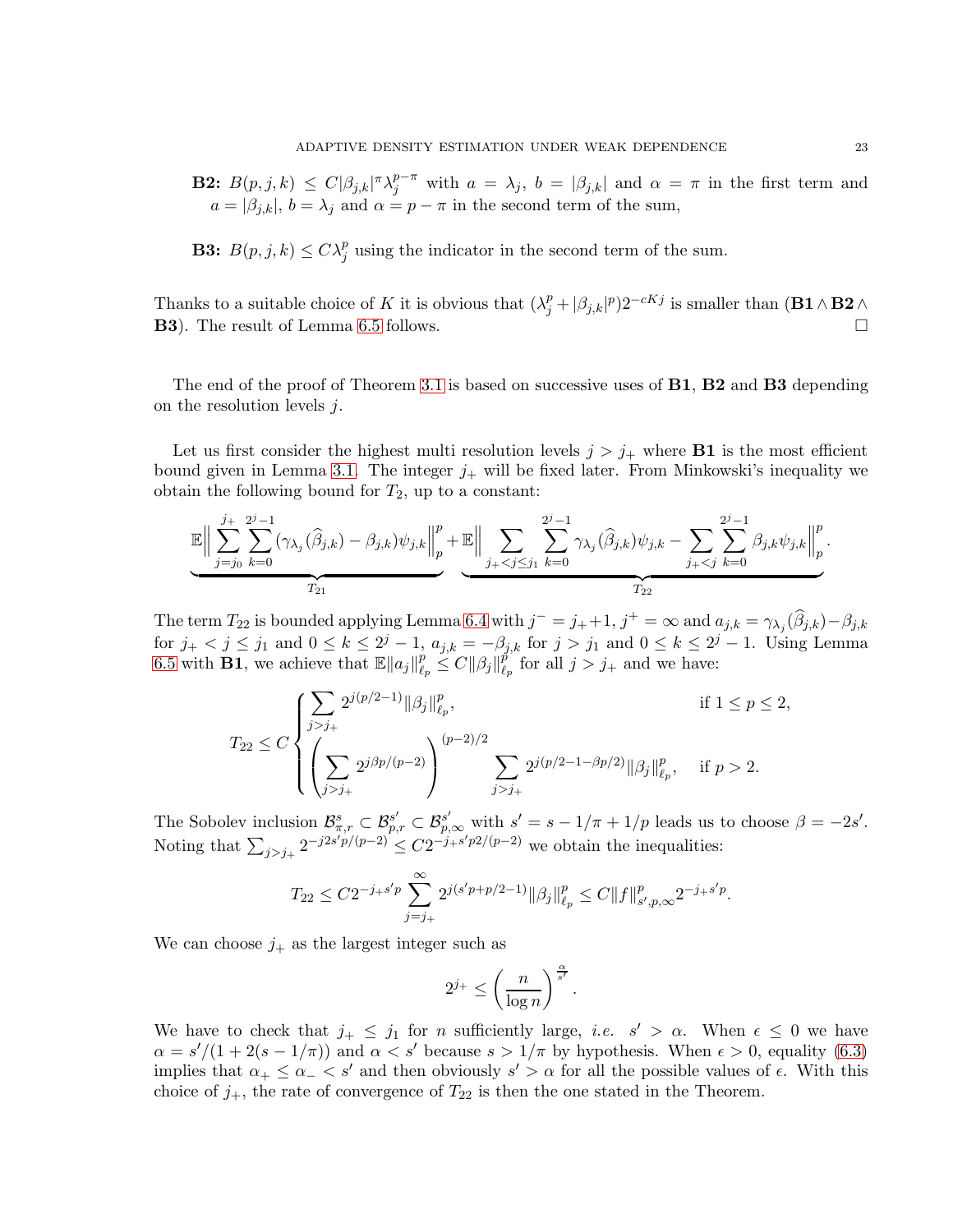We study the convergence of  $T_{21}$  using the bounds **B2** and **B3** given in Lemma [6.5.](#page-21-1) Let us investigate further these two cases in order to compare their efficiency. On the one hand, using **B2** and noting that  $||f||_{s,\pi,\infty} \leq ||f||_{s,\pi,r} < \infty$ , we obtain the inequality:

$$
\mathbb{E}\|\gamma_{\lambda_j}(\widehat{\beta}_j) - \beta_j\|_{\ell_p}^p \le C\lambda_j^{p-\pi}\|\beta_j\|_{\ell_\pi}^{\pi} \le C\lambda_j^{p-\pi}2^{-j(s\pi+\pi/2-1)}.
$$

On the other hand, using B3 we have directly

$$
\mathbb{E} \|\gamma_{\lambda_j}(\widehat{\beta}_j\cdot) - \beta_j\|_{\ell_p}^p \le C2^j\lambda_j^p.
$$

The rate of these two upper bounds are equivalent when  $\lambda_j^2 = 2^{-j(2s+1)}$ . Replacing  $\lambda_j$  by its value, it follows that **B2** is more efficient for  $j > j_-\$  with  $j_-\$  the largest integer such that

$$
2^{j-} \le \left(\frac{n}{\log n}\right)^{\frac{1}{1+2s}}.
$$

We check that  $j_-\leq j_+$  for all n and all possible values of  $\epsilon$  as  $\alpha = s/(1+2s) > s'/(1+2s)$  if  $\epsilon \geq 0$  and  $s'/\alpha = 1 + 2s - 2/\pi < 1 + 2s$  if  $\epsilon \leq 0$ .

We decompose again  $T_{21}$  using Minkowski's inequality. It gives the following upper bound, up to a constant:

$$
\mathbb{E}\Big\|\sum_{j=j_0}^{j-2j-1}(\gamma_{\lambda_j}(\widehat{\beta}_{j,k})-\beta_{j,k})\psi_{j,k}\Big\|_p^p+\mathbb{E}\Big\|\sum_{j-1\leq j\leq j_+}\sum_{k=0}^{2^j-1}(\gamma_{\lambda_j}(\widehat{\beta}_{j,k})-\beta_{j,k})\psi_{j,k}\Big\|_p^p.
$$

We control the term  $T_{211}$  using **B3** according to the discussion above and applying Lemma [6.4](#page-21-0) with  $\lambda_j^2 \leq C \log n/n$ :

$$
T_{211} \le C(\log n/n)^{p/2} \begin{cases} \displaystyle\sum_{j=j_0}^{j_1} 2^{jp/2}, & \text{if } 1 \le p \le 2, \\ \displaystyle\left(\sum_{j_0}^{j_-} 2^{j\beta p/(p-2)}\right)^{(p-2)/2} \displaystyle\sum_{j=j_0}^{j_1} 2^{jp(1-\beta)/2}, & \text{if } p > 2. \end{cases}
$$

Let us choose  $\beta = 1/2$  in order to obtain the inequalities

 $T_{211} \le C(\log n/n)^{-p/2} 2^{j-p/2} \le C(\log n/n)^{p(1-1/(2s+1))/2} \le C(\log n/n)^{p\alpha}$  if  $\epsilon \ge 0$ . This term is negligible if  $\epsilon < 0$  using [\(6.3\)](#page-21-2).

To conclude, it remains to bound  $T_{212}$  using Lemma [6.4](#page-21-0) and **B2**. We use that  $\lambda_j^2 \leq C \log n/n$ and we let appear the symbol  $\epsilon = s\pi - (p - \pi)/2$ 

$$
T_{211} \le C(\log n/n)^{(p-\pi)/2} \begin{cases} \displaystyle\sum_{j_{-} < j \le j_{+}} 2^{-j\epsilon}, & \text{if } 1 \le p \le 2, \\ \displaystyle\left(\sum_{j_{-} < j \le j_{+}} 2^{j\beta p/(p-2)}\right)^{(p-2)/2} \sum_{j_{-} < j \le j_{+}} 2^{-j(\epsilon+p\beta/2)}, & \text{if } p > 2. \end{cases}
$$

From now we have to distinguish the cases where  $\epsilon \neq 0$  to these where  $\epsilon = 0$ .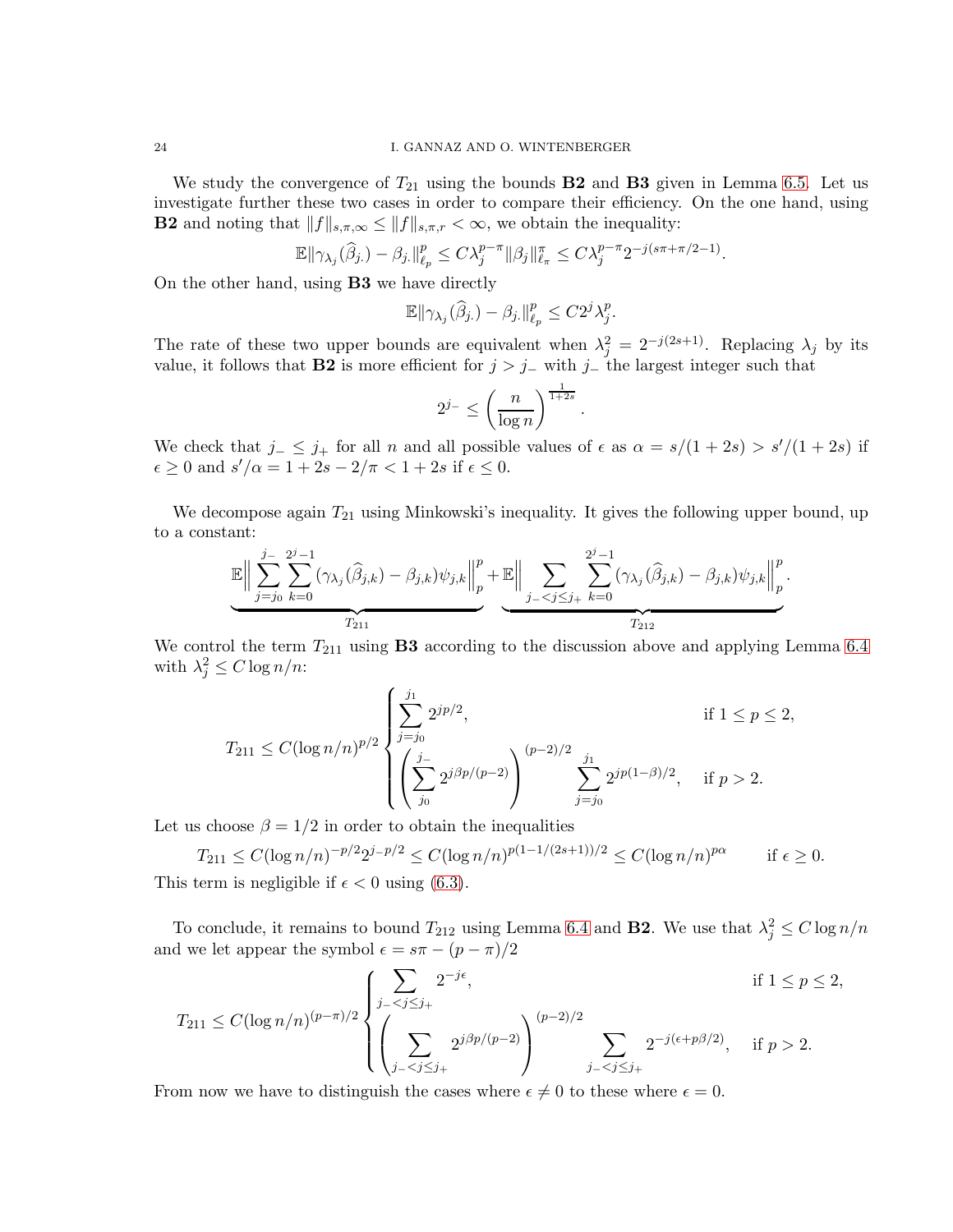• If  $\epsilon \neq 0$ : Let us take  $\beta = -\epsilon/p$ . Then if  $\epsilon < 0$ , we obtain the inequalities:

$$
T_{211} \le C(\log n/n)^{(p-\pi)/2} 2^{-j+\epsilon} \le C(\log n/n)^{\alpha\epsilon/s' + (p-\pi)/2}
$$

and we conclude using the equality  $\alpha \epsilon / s' + (p - \pi)/2 = p\alpha$ . If  $\epsilon > 0$ , then

 $T_{211} \le C(\log n/n)^{(p-\pi)/2}2^{-j-\epsilon} \le C(\log n/n)^{p(1-1/(1+2s))/2} \le C(\log n/n)^{p\alpha}.$ 

• If  $\epsilon = 0$ : Then  $p/2 = \pi s + \pi/2$  and as  $s\pi > 1$  we deduce that  $p > 2$ . Moreover we notice that  $(p - \pi)/2 = \alpha p$  and thus

$$
2^{j(p/2-1)} \mathbb{E} \|\gamma_{\lambda_j}(\widehat{\beta}_j\cdot) - \beta_j\|_{\ell_p}^p \leq C \lambda_j^{(p-\pi)/2} \|\beta_j\|_{\ell_\pi}^\pi \leq C \lambda_j^{2\alpha p} 2^{j(\pi s + \pi/2 - 1)} \|\beta_j\|_{\ell_\pi}^\pi.
$$

Let us denote  $t_j = 2^{j(\pi s + \pi/2 - 1)} \sum_{k=0}^{2^j-1} ||\beta_j||_{\ell_\pi}^{\pi}$ . Notice that from the definition of the Besov norms we have  $\sum_j t_j^{r/\pi} \leq C ||f||_{s,\pi,r}^r$ . From Lemma [6.4](#page-21-0) with  $\beta = 0$  we achieve

$$
T_{211} \le C(\log n/n)^{\alpha p} j_+^{p/2-1} \sum_{j_- < j \le j_+} t_j, \text{ as } p > 2.
$$

If  $r \leq \pi$  then  $\sum_{j-\leq j \leq j_+} t_j \leq C$  and the result of Theorem [3.1](#page-5-1) follows. If  $\pi < r$  we use Holder's inequality at the powers  $r/\pi$  and  $r/(r - \pi)$ :

$$
\sum_{j=j_0}^{j_+} t_j \le C \|f\|_{s,\pi,r}^{\pi} \left( \sum_{j=j_0}^{j_+} t_j^{r/(r-\pi)} \right)^{1-\pi/r} \le C j_+^{1-\pi/r} \le C (\log n)^{1-\pi/r}.
$$

<span id="page-25-0"></span>6.3. Proofs of results given in Sections [5](#page-10-0) and [4.](#page-6-0) In this Section are collected the proof of Proposition [4.1,](#page-7-0) Lemma [4.1,](#page-7-3) Proposition [4.2](#page-9-0) and Propostion [5.1.](#page-16-1) Denoting with no distinction  $\psi_{j,k}(x) - \beta_{j,k}$  and  $\phi_{j,k}(x) - \alpha_{j,k}$  as  $\delta_{j,k}(x)$  for any  $j, k$ , we collect here some inequalities useful in this Section:  $\mathbb{E}|\widetilde{\delta}_{j,k}(X_0)| \leq 2||f||_{\infty}||\delta||_1 2^{-j/2}$ ,  $\mathbb{E}|\widetilde{\delta}_{j,k}(X_0)|^2 \leq ||f||_{\infty}$ ,  $||\widetilde{\delta}_{j,k}||_{\infty} \leq 2||\delta||_{\infty} 2^{j/2}$ ,  $\text{Lip }\tilde{\delta}_{j,k} \leq \text{Lip }\tilde{\delta}2^{3j/2}$  and  $\|\tilde{\delta}_{j,k}\|_{BV} \leq (\|\tilde{\delta}\|_{\infty} + A \text{Lip }\tilde{\delta})2^{j/2+1}$  for all  $j \geq 1$ . The last assertion comes from the fact that  $\tilde{\delta}_{j,k}$  is a bounded Lipschitz function supported by  $[(-A+k)2^{-j}, (A+k)2^{-j}]$ .

*Proof of Proposition [4.1.](#page-7-0)* As for any  $j, k$  the function  $\delta_{j,k}$  has bounded variations we have  $\left|\textup{Cov}\left(\widetilde{\delta}_{j,k}(X_{s_1})\cdots\widetilde{\delta}_{j,k}(X_{s_u}), \widetilde{\delta}_{j,k}(X_{s_{u+1}})\cdots\widetilde{\delta}_{j,k}(X_{s_{u+v}})\right)\right| \leq v\mathbb{E}\left|\widetilde{\delta}_{j,k}(X_{s_1})\cdots\widetilde{\delta}_{j,k}(X_{s_u})\right|\|\widetilde{\delta}_{j,k}\|_{BV}^v\widetilde{\phi}_v(r).$ Noticing that  $\|\delta_{j,k}\|_{\infty} \le \|\delta_{j,k}\|_{BV}$ , it follows

$$
C_{u,v}^{j,k}(r) \leq v \|\widetilde{\delta}_{j,k}\|_{BV}^{u+v-2} \|\widetilde{\delta}_{j,k}\|_{BV} \mathbb{E}|\widetilde{\delta}_{j,k}(X_0)|\widetilde{\phi}_v(r) \leq (u+v+uv)(2^{j/2+1}c(\|\delta\|_{\infty}+A\mathrm{Lip}\,\delta))^{u+v-1}2\|f\|_{\infty}\|\delta\|_{1}2^{-j/2}\exp(-ar^{b}).
$$

Then Proposition [4.1](#page-7-0) is proved.

*Proof of Lemma [4.1.](#page-7-3)* The proof is very close to the one given in  $(7)$ . First notice that  $(4.3)$  for  $r = 0$  implies that  $c \ge 1 = \sup_{g \in BV_1} ||g||_{BV}$ . From [\(4.2\)](#page-7-4) we infer that  $\phi(\sigma(X_0), X_r) \le \exp(ar^{-b})$ applying Lemma 4 of [\(6\)](#page-28-5) on [\(4.2\)](#page-7-4). From the Markov property we get  $\phi(\sigma(\lbrace X_j, j \leq 0 \rbrace), X_r) =$  $\widetilde{\phi}(\sigma(X_0),X_r)$ . Now for any  $\ell \leq 1$ , for all  $r \leq i_1 \leq \cdots \leq i_\ell$  consider any  $g_{i_j} \in BV_1$  for  $1 \leq j \leq \ell$ .

,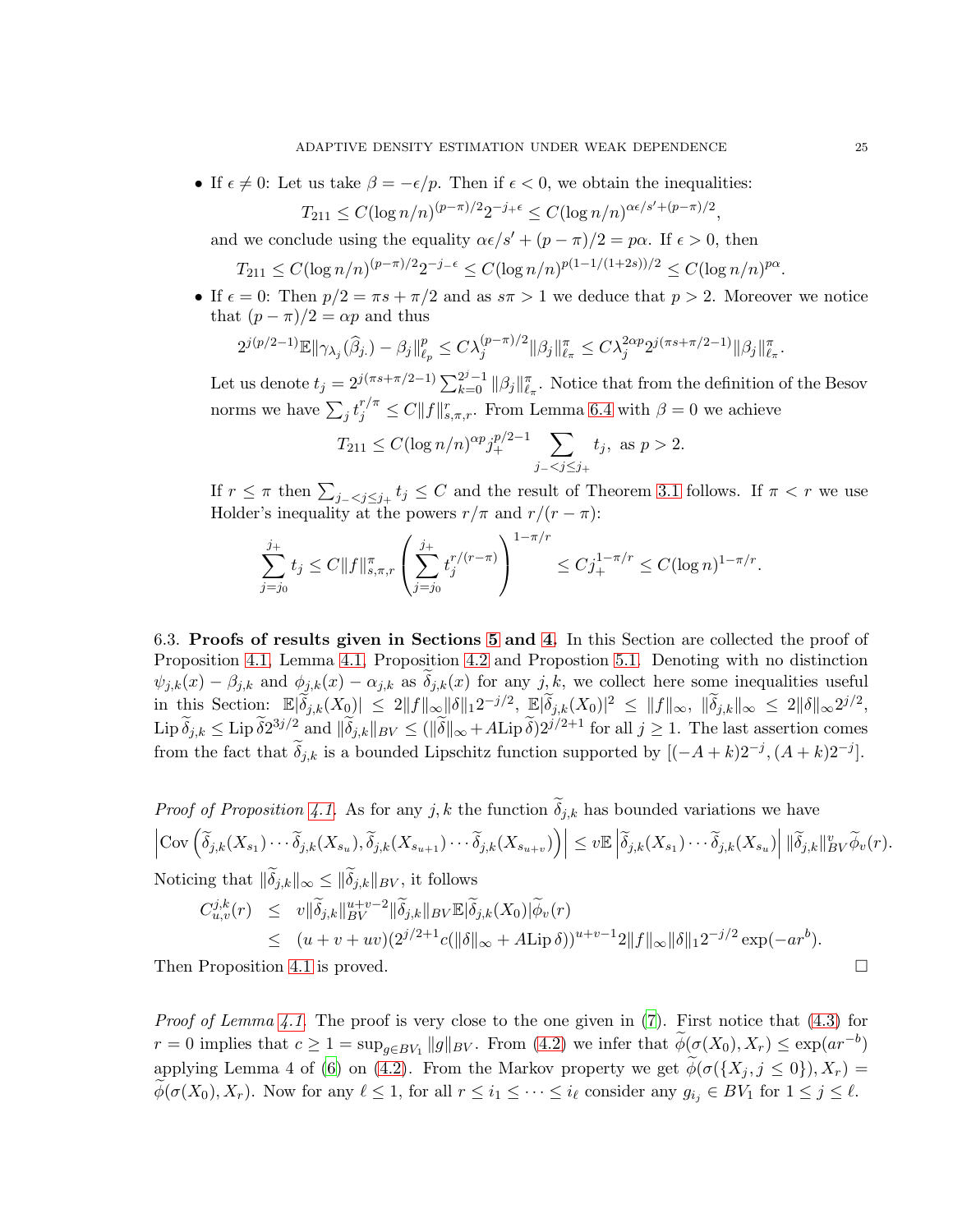Let us prove that we can restrict ourselves to the  $\ell$ -uplets satisfying  $i_1 < \cdots < i_\ell$ . On the one hand, if  $i_j = i_{j'} = r$  then we have  $\|\mathbb{E}(g_r(X_r)g_r(X_r)|X_{i_1} = \cdot)\|_{BV} \le c\|g_r^2\|_{BV}$  from [\(4.3\)](#page-7-4). As from assumption  $||g_r||_{\infty} \le ||g_r||_{BV} \le 1$  then  $||g_r^2||_{BV} \le ||g_r||_{BV} + ||g_r||_{BV} \le 2$  and we achieve the bound  $\|\mathbb{E}(g_r(X_r)g_r(X_r)|X_{i_1}=\cdot)\|_{BV}\leq 2c$ . On the other hand, if  $i_j < i_{j'}$  then, from the Markov property, we get the equation

$$
\|\mathbb{E}(g_{i_j}(X_{i_j})g_{i_{j'}}(X_{i_{j'}})|X_{i_1}=\cdot)\|_{BV}=\|\mathbb{E}(g_{i_j}(X_{i_j})\mathbb{E}(g_{i_{j'}}(X_{i_{j'}})|X_{i_j})|X_{i_1}=\cdot)\|_{BV}.
$$

We proceed in two steps. Firstly from [\(4.3\)](#page-7-4), we infer thet  $x \mapsto g_{i_j,i_{j'}}(x) = \mathbb{E}(g_{i_{j'}}(X_{i_{j'}})|X_{i_j} = x)$ has variations bounded by c. Notice also that  $||g_{i_j,i_{j'}}||_{\infty} \leq ||g_{i_{j'}}||_{\infty} \leq 1$  and therefore we deduce  $\| \tanh \|\tanh g_{i_j} g_{i_j, i_{j'}}\|_{BV} \leq \| g_{i_j}\|_{BV} + \| g_{i_j, i_{j'}}\|_{BV} \leq 1 + c.$  Secondly, using  $(4.3)$  on  $g_{i_j, i_{j'}}/\| g_{i_j, i_{j'}}\|_{BV},$ we infer that  $\|\mathbb{E}(\mathcal{G}_{i_j}(X_{i_j})\mathcal{G}_{i_{j'}}(X_{i_{j'}})|X_{i_1}=\cdot)\|_{BV} \le c(1+c) \le c+c^2$ .

As  $c \geq 1$ , this bound is larger than the one in the case  $i_j = i_{j'}$ . Now, by straightforward recurrences in the worst cases  $i_1 < \cdots < i_\ell$ , we get that

$$
\|\mathbb{E}(g_{i_1}(X_{i_1})\cdots g_{i_\ell}(X_{i_\ell})|X_{i_1}=\cdot)\|_{BV}\leq c+\cdots+c^{\ell}\leq \ell c^{\ell} \text{ as } c\leq 1.
$$

Then, denoting  $g_{i_1,\dots,i_\ell}(x) = \mathbb{E}(g_{i_1}(X_{i_1})\cdots g_{i_\ell}(X_{i_\ell}) | X_{i_1} = x)$  for all x, we have almost surely the equation

$$
\mathbb{E}(g_{i_1}(X_{i_1})\cdots g_{i_\ell}(X_{i_\ell})|X_0) - \mathbb{E}(g_{i_1}(X_{i_1})\cdots g_{i_\ell}(X_{i_\ell})) = \mathbb{E}(g_{i_1,\ldots,c_\ell}(X_{i_1})|X_0) - \mathbb{E}(g_{i_1,\ldots,c_\ell}(X_{i_1}))
$$

From the definition of coefficients  $\phi$  we get

$$
\|\mathbb{E}(g_{i_1,\dots,c_\ell}(X_{i_1})|X_0) - \mathbb{E}(g_{i_1,\dots,c_\ell}(X_{i_1}))\|_{\infty} \leq \ell c^\ell \widetilde{\phi}(\sigma(\{X_j,j\leq 0\}),X_r).
$$

For all  $1 \leq \ell \leq v$  this bound holds uniformly for all  $g_{i_j} \in BV_1$ ,  $1 \leq j \leq \ell$ , using the definition of  $\phi_v(r)$  we conclude that  $\phi_v(r) \leq c^v \phi(\sigma(\lbrace X_j, j \leq 0 \rbrace), X_r) \leq c^v \exp(-ar^b)$ ).  $\qquad \qquad \Box$ 

*Proof of Proposition [4.2.](#page-9-0)* We use the direct bound given in the proof of Lemma 1 of  $(23)$  under  $(\mathbf{J})$ :

$$
\left| \text{Cov}\left( \widetilde{\delta}_{j,k}(X_{i_1}) \cdots \widetilde{\delta}_{j,k}(X_{i_u}), \widetilde{\delta}_{j,k}(X_{i_{u+1}}) \cdots \widetilde{\delta}_{j,k}(X_{i_{u+v}}) \right) \right| \leq 2^3 (2^{j/2} 2 \|\delta\|_{\infty})^{u+v-2} \gamma(r)
$$

 $\text{with } \gamma(r) = \mathbb{E}|\widetilde{\delta}_{j,k}(X_0)\widetilde{\delta}_{j,k}(X_r)| \vee (\mathbb{E}|\widetilde{\delta}_{j,k}(X_0)|)^2 \le (\|f_r\|_{\infty} \vee 2\|f\|_{\infty}) \|\delta\|_{1}^{2} 2^{-j}.$  Noticing that  $\gamma \wedge \beta \le$  $\gamma^{1/4}\beta^{3/4}$  for any positive numbers  $\gamma$  and  $\beta$ , we combine the two bounds on the covariance terms and we infer that [\(D1\)](#page-4-2) is satisfied with  $M_2 = 2||\delta||_{\infty}$  and

$$
\rho(r) = 2^{9/2} \|\delta\|_1^{3/2} (\text{Lip}\,\delta)^{1/2} (\|f_r\|_\infty \vee \|f\|_\infty)^{3/4} \lambda(r)^{1/4}.
$$

Assumptions of Proposition [4.2](#page-9-0) on respective decrease and increase rates of  $\lambda(r)$  and  $||f_r||_{\infty}$  yield<br>the existence of  $C_0 > 0$  such that  $\rho(r) \leq C_0 \exp(-a'r^{b'}/4)$ . the existence of  $C_0 > 0$  such that  $\rho(r) \le C_0 \exp(-a'r^{b'}$  $/4$ ).

<span id="page-26-0"></span>*Proof of Propostion [5.1.](#page-16-1)* We give the proof for  $\hat{f}_n$  but it also holds for  $\hat{f}_n^{STCV}$ . We begin with recalling the result of Corollary 7.1 in [\(15\)](#page-28-15):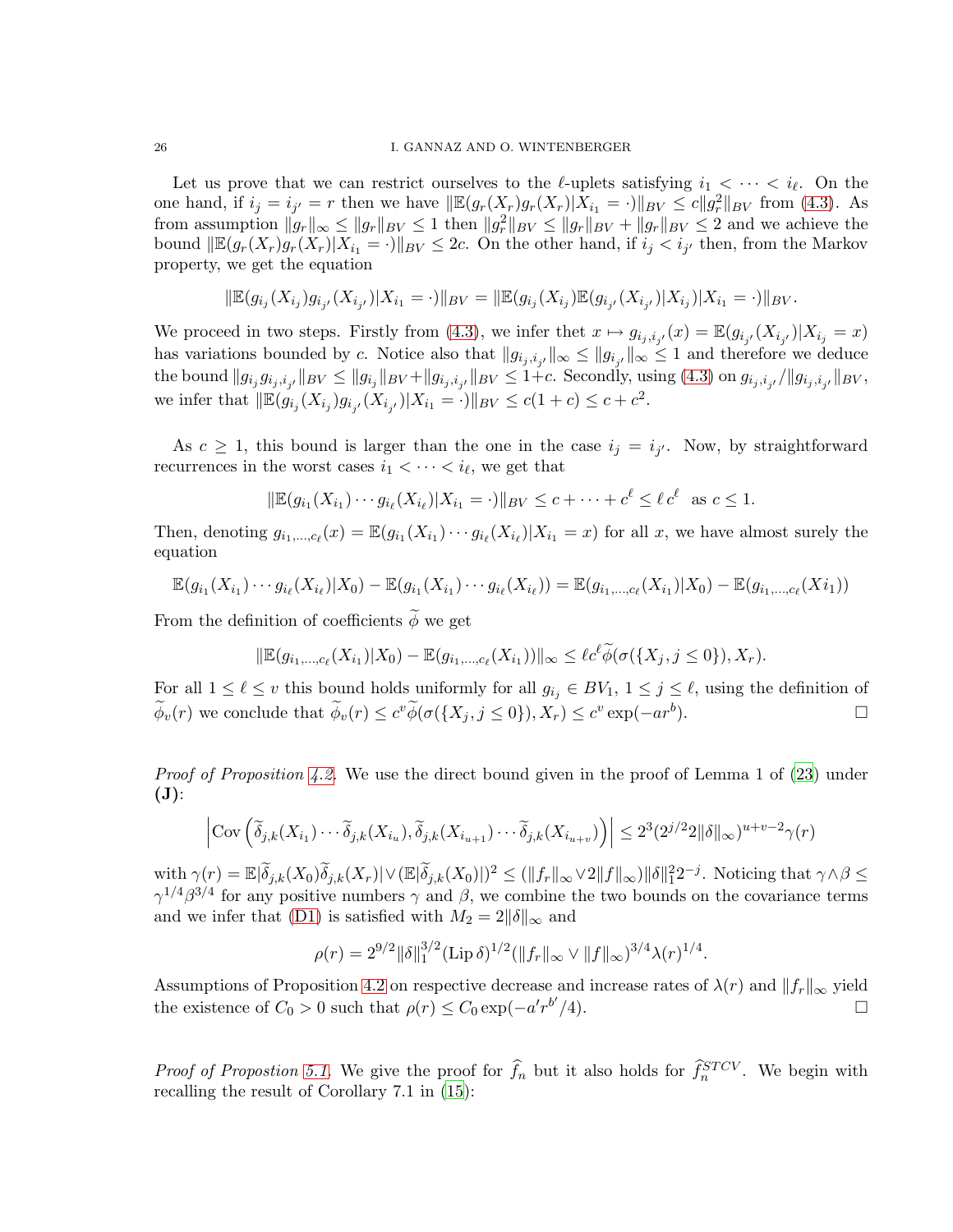**Lemma 6.6** (Gouëzel, 2004). For any Lipschitz function  $\delta_1$ , bounded measurable function  $\delta_2$ such that  $\delta_1, \delta_2 = 0$  in a neighborhood of 0, then for any  $0 < \alpha' < 1$ , there exists some constant  $C > 0$  such that

$$
Cov(\delta_1(X_0), \delta_2(X_r)) \sim C \int \delta_1(x) dx \int \delta_2(x) dx r^{1-1/\alpha'} \text{ when } r \to \infty. \tag{6.5}
$$

We use the decomposition of  $f \in \mathbb{L}^2$  in the orthogonal basis of wavelets functions and we obtain

$$
\mathbb{E}(\|\widehat{f}_n - f\|_2^2) \geq \mathbb{E} \|\sum_{k \in S_{j_0}} (\widehat{\alpha}_{j_0 - k} - \alpha_{j_0 - k}) \phi_{j_0, k}\|_2^2
$$
  

$$
\geq \sum_{k \in S_{j_0}} \mathbb{E}(\widehat{\alpha}_{j_0 - k} - \alpha_{j_0 - k})^2.
$$

If we develop  $\mathbb{E}(\hat{\alpha}_{j_0-k} - \alpha_{j_0-k})^2$  using the covariance terms and denoting  $\tilde{\delta}_{j,k}(x) = \phi_{j,k}(x) - \alpha_{j,k}$ for  $x \in [0.01, 1]$  and null elsewhere, it comes:

$$
\mathbb{E}(\widehat{\alpha}_{j_0-k} - \alpha_{j_0-k})^2 = \frac{1}{n} \mathbb{E}(\widetilde{\delta}_{j,k}(X_i)^2) + 2 \sum_{r=1}^{n-1} \frac{n-r}{n^2} \text{Cov}(\widetilde{\delta}_{j_0,k}(X_0), \widetilde{\delta}_{j_0,k}(X_r)).
$$

We want to apply Lemma [6.6](#page-26-0) with  $\delta_1 = \delta_2 = \delta_{j_0,k}$ . We check easily the assumptions of this Lemma because of the definition of  $\delta_{j_0,k}$ , resulting from the fact that we estimate the density on [0.01, 1]. Moreover  $\int \phi_{j_0,k} = 2^{-j_0/2} \int \phi$  with  $\int \phi > 0$  from assumption and then the covariance terms  $Cov(\widetilde{\delta}_{j_0,k}(X_0), \widetilde{\delta}_{j_0,k}(X_r))$  are equivalent to  $C2^{-j_0} r^{1-1/\alpha'}$  for some  $C > 0$  as r goes to infinity.

Let  $n_0$  be such that for all  $n \ge n_0$ ,  $u_{r,n} = \frac{n-r}{n^2} \text{Cov}(\widetilde{\delta}_{j_0,k}(X_0), \widetilde{\delta}_{j_0,k}(X_r))$  is nonnegative. For some  $m > m' > 2$ , we decompose the sum of covariance terms, for *n* sufficiently large, in four sums:

$$
\sum_{r=1}^{n-1} \frac{n-r}{n^2} \text{Cov}(\widetilde{\delta}_{j_0,k}(X_0), \widetilde{\delta}_{j_0,k}(X_r)) = \sum_{r=1}^{n_0} u_{r,n} + \sum_{r=n_0}^{\lfloor n/m \rfloor} u_{r,n} + \sum_{r=\lfloor n/m \rfloor}^{n \lfloor n/m' \rfloor} u_{r,n} + \sum_{r=\lfloor n/m' \rfloor}^{n-1} u_{r,n},
$$

where  $[a]$  denotes the integer part of a. The first term goes to 0 with rate n. Then, by definition of  $n_0$ , the second and the last terms are nonnegative. Concerning the sum  $\sum_{r= [n/n]}^{[n/m']}$  $\prod_{r=[n/m]}^{[n/m]} u_{r,n}$ , the summands  $u_{r,n}$  are all larger than  $(m'-2)/(m'n)Cov(\tilde{\delta}_{j_0,k}(X_0), \tilde{\delta}_{j_0,k}(X_r))$  that is equivalent to  $C2^{-j_0}n^{-1}r^{1-i/\alpha'}$  as  $n \to \infty$ . The minimax rate  $\alpha$  is such that  $\alpha < 1/2$  and then by hypothesis  $\alpha' \geq 1/(2\alpha+1) > 1/2$ . Consequently, when n goes to infinity, the sum  $\sum_{r=[n/p]}^{[n/m]}$  $\prod_{r=[n/m]}^{n/m} u_{r,n}$  is larger than a partial sum equivalent to  $C2^{-j_0}n^{1-1/\alpha'}$  for some  $C > 0$  as  $n \to \infty$ . As we assume  $2\alpha \geq 1/\alpha' - 1$ we obtain the existence of some  $C > 0$  such that

$$
n^{2\alpha} 2^{j_0} \sum_{r=1}^{n-1} \frac{n-r}{n^2} \text{Cov}(\widetilde{\delta}_{j_0,k}(X_0), \widetilde{\delta}_{j_0,k}(X_r)) \ge C, \text{ for } n \text{ sufficiently large.}
$$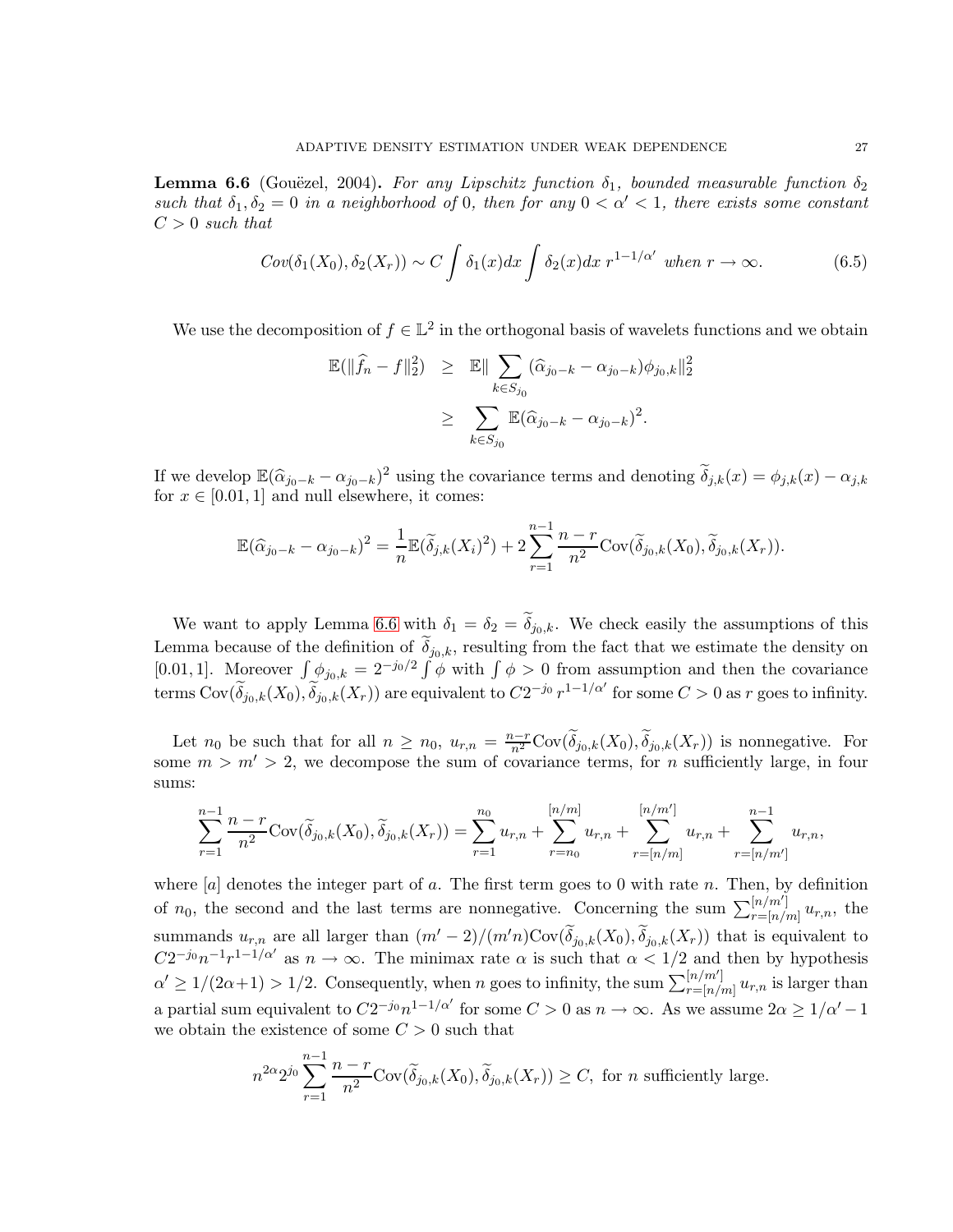#### 28 I. GANNAZ AND O. WINTENBERGER

Collecting these facts and using that  $|S_{j0}|$  is up to a constant equal to  $2^{j_0}$ , we obtain that  $n^{2\alpha} \mathbb{E}(\|\widehat{f}_n - f\|_2^2)$  is larger than some positive constant and the result of Proposition [5.1](#page-16-1) is proved.

 $\Box$ 

Acknowledgements. We thank Karine Tribouley and Vincent Rivoirard for their helpful advices to one of the author. We also thank referees for having pointed out lapses in the first version of this paper.

#### **REFERENCES**

- <span id="page-28-3"></span>[1] Andrews, D. Non strong mixing autoregressive processes. Journal of Applied Probability 21 (1984), 930–934.
- <span id="page-28-6"></span>[2] Bosq, D., and Guegan, D. Nonparametric estimation of the chaotic function and the invariant measure of a dynamical system. Statistics  $\mathcal{B}$  Probability Letters 25 (1995), 201– 212.
- <span id="page-28-2"></span>[3] COMTE, F., AND MERLEVÈDE, F. Adaptive estimation of the stationary density of discrete and continuous time mixing processes. ESAIM P&S  $6$  (2002), 211–238.
- <span id="page-28-9"></span>[4] Daubechies, I. Ten Lectures on Wavelets, vol. 61. SIAM press, 1992.
- <span id="page-28-4"></span>[5] Dedecker, J., Doukhan, P., Lang, G., Leon, J. R., Louhichi, S., and Prieur, C. Weak Dependence: Models, Theory and Applications. Springer-Verlag, 2007.
- <span id="page-28-5"></span>[6] Dedecker, J., and Prieur, C. New dependence coefficients: Examples and applications to statistics. Probability Theory and Related Fields 132 (2005), 203–235.
- <span id="page-28-10"></span>[7] Dedecker, J., and Prieur, C. An empirical central limit theorem for dependent sequences. Stochastic Processes and their Applications 117, 1 (2007), 121–142.
- <span id="page-28-0"></span>[8] DONOHO, D., JOHNSTONE, I., KERKYACHARIAN, G., AND PICARD, D. Density estimation by wavelet thresholding. Annals of Statistics 24, 2 (1996), 508–539.
- <span id="page-28-1"></span>[9] Doukhan, P., and Louhichi, S. A new weak dependence condition and applications to moment inequalities. Stochastic Processes and their Applications 84 (1999), 313-342.
- <span id="page-28-8"></span>[10] Doukhan, P., and Neumann, M. A Bernstein type inequality for times series. Stochastic Processes and their Applications 117-7 (2007), 878–903.
- <span id="page-28-12"></span>[11] DOUKHAN, P., TEYSSIÈRE, G., AND WINANT, P. A LARCH( $\infty$ ) vector valued process. In Dependence in Probability and Statistics (New York, 2006), P. Bertail, P. Doukhan, and P. Soulier, Eds., vol. 187 of Lectures Notes in Statistics, Springer, pp. 245–258.
- <span id="page-28-11"></span>[12] DOUKHAN, P., AND TRUQUET, L. A fixed point approach to model random fields. Alea 2 (2007), 111–132.
- <span id="page-28-13"></span>[13] DOUKHAN, P., AND WINTENBERGER, O. Weakly dependent chains with infinite memory. To appear in Stochastic Processes and their Applications.
- <span id="page-28-7"></span>[14] Doukhan, P., and Wintenberger, O. Invariance principle for new weakly dependent stationary models. Probabability and Mathematical Statistics 27 (2007), 45–73.
- <span id="page-28-15"></span>[15] GOUËZEL, S. Central limit theorem and stable laws for intermittent maps. *Probability* Theory and Related Fields 128 (2004), 82–122.
- <span id="page-28-14"></span>[16] Hardle, W., Kerkyacharian, G., Picard, D., and Tsybakov, A. Wavelets Approximation and Statistical Applications, vol. 129. Springer Verlag, Lecture Notes in Statistics, 1998.